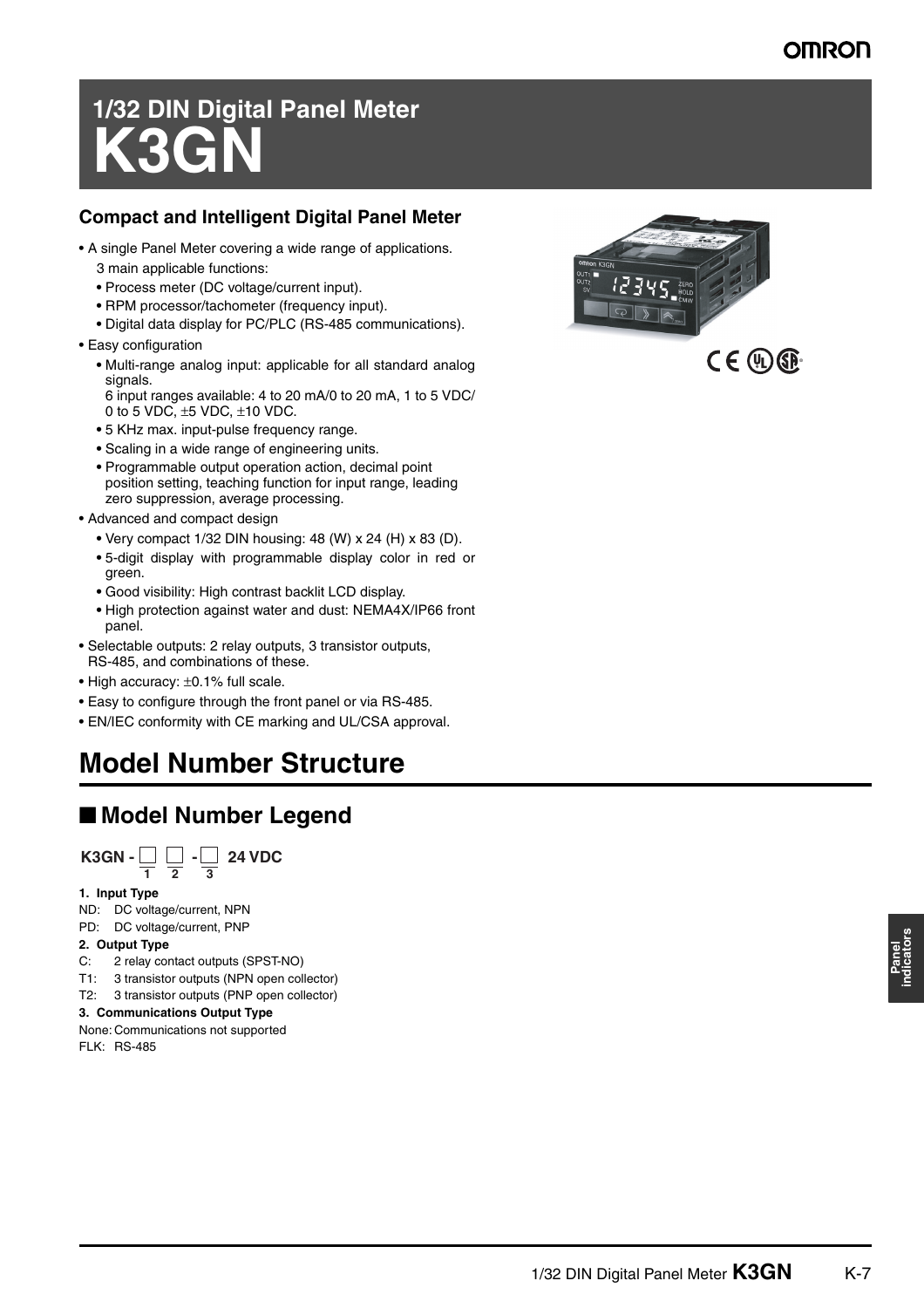# **Ordering Information**

# ■ List of Models

| Input type              | <b>Supply</b><br>voltage | Output                   | <b>Communications</b> |                       |
|-------------------------|--------------------------|--------------------------|-----------------------|-----------------------|
|                         |                          |                          | No communications     | <b>RS-485</b>         |
| DC voltage/current, NPN | 24 VDC                   | Dual relays (SPST-NO)    | IK3GN-NDC 24 VDC      | IK3GN-NDC-FLK 24 VDC  |
|                         |                          | Three NPN open collector | IK3GN-NDT1 24 VDC     | IK3GN-NDT1-FLK 24 VDC |
| DC voltage/current, PNP |                          | Dual relays (SPST-NO)    | IK3GN-PDC 24 VDC      | IK3GN-PDC-FLK 24 VDC  |
|                         |                          | Three PNP open collector | IK3GN-PDT2 24 VDC     | IK3GN-PDT2-FLK 24 VDC |

# **Specifications**

# ■ **Ratings**

| <b>Supply voltage</b>        | 24 VDC                                                                                                                                                                                                                                                      |                                                                                          |                                                                                                                                                                                                                                                                                                                                                                                                                                                                     |
|------------------------------|-------------------------------------------------------------------------------------------------------------------------------------------------------------------------------------------------------------------------------------------------------------|------------------------------------------------------------------------------------------|---------------------------------------------------------------------------------------------------------------------------------------------------------------------------------------------------------------------------------------------------------------------------------------------------------------------------------------------------------------------------------------------------------------------------------------------------------------------|
| Operating voltage range      | 85% to 110% of the rated supply voltage                                                                                                                                                                                                                     |                                                                                          |                                                                                                                                                                                                                                                                                                                                                                                                                                                                     |
| Power consumption (see note) | 2.5 W max. (at max. DC load with all indicators lit)                                                                                                                                                                                                        |                                                                                          |                                                                                                                                                                                                                                                                                                                                                                                                                                                                     |
| <b>Insulation resistance</b> | 20 $M\Omega$ min. (at 500 VDC) between external terminal and case.<br>Insulation provided between inputs, outputs, and power supply.                                                                                                                        |                                                                                          |                                                                                                                                                                                                                                                                                                                                                                                                                                                                     |
| Dielectric strength          | 1,000 VAC for 1 min between external terminal and case.<br>Insulation provided between inputs, outputs, and power supply.                                                                                                                                   |                                                                                          |                                                                                                                                                                                                                                                                                                                                                                                                                                                                     |
| Noise immunity               | wave noise with 1 ns                                                                                                                                                                                                                                        |                                                                                          | $\pm$ 480 V on power supply terminals in normal mode, $\pm$ 1,500 V in common mode, $\pm$ 1 µs, or 100 ns for square-                                                                                                                                                                                                                                                                                                                                               |
| <b>Vibration resistance</b>  |                                                                                                                                                                                                                                                             |                                                                                          | Malfunction: 10 to 55 Hz, 10 min each in X, Y, and Z directions; acceleration: 9.8 m/s <sup>2</sup><br>Destruction: 10 to 55 Hz, 30 min each in X, Y, and Z directions; acceleration: 19.6 m/s <sup>2</sup>                                                                                                                                                                                                                                                         |
| <b>Shock resistance</b>      | Destruction: $294 \text{ m/s}^2$ for 3 times each in X, Y, and Z directions                                                                                                                                                                                 |                                                                                          | Malfunction: Models with transistor outputs: 196 m/s <sup>2</sup> for 3 times each in X, Y, and Z directions<br>Models with relay contact outputs: 98 m/s <sup>2</sup> for 3 times each in X, Y, and Z directions                                                                                                                                                                                                                                                   |
| <b>Ambient temperature</b>   | $-10^{\circ}$ C to 55 $^{\circ}$ C (with no condensation or icing)<br>Operating:<br>$-25^{\circ}$ C to 65 $^{\circ}$ C (with no condensation or icing)<br>Storage:                                                                                          |                                                                                          |                                                                                                                                                                                                                                                                                                                                                                                                                                                                     |
| <b>Ambient humidity</b>      | Operating:<br>25% to 85% (with no condensation)                                                                                                                                                                                                             |                                                                                          |                                                                                                                                                                                                                                                                                                                                                                                                                                                                     |
| <b>EMC</b>                   | (EMI)<br><b>Emission Enclosure:</b><br><b>Emission AC Mains:</b><br>(EMS)<br>Immunity ESD:<br>Immunity RF-interference:<br><b>Immunity Fast Transient Noise:</b><br>Immunity Burst Noise:<br>Immunity Surge:<br>Immunity Conducted Disturbance EN61000-4-6: | EN61326+A1<br>EN61326+A1<br>EN61000-4-2:<br>EN61000-4-3:<br>EN61000-4-4:<br>EN61000-4-5: | Industry<br>CISPR 11 Group 1 class A: CISRP16-1/-2<br>CISPR 11 Group 1 class A: CISRP16-1/-2<br>Industry<br>4 kV contact discharge (level 2)<br>8 kV air discharge (level 3)<br>10 V/m (amplitude-modulated,<br>80 MHz to 1 GHz) (level 3)<br>2 kV (power line) (level 3)<br>1 kV line to line (I/O signal line)<br>1 kV line to line<br>2 kV line to ground (power line)<br>3 V (0.15 to 80 MHz) (level 2)<br>0.5 cycles, 0, $180^\circ$ , $100\%$ (rated voltage) |
| <b>Approved standards</b>    | Immunity Voltage Dip/Interrupting EN61000-4-11:<br>UL508, CSA22.2;                                                                                                                                                                                          |                                                                                          |                                                                                                                                                                                                                                                                                                                                                                                                                                                                     |
|                              | Conforms to EN61326+A1, EN61010-1 (IEC61010-1)<br>Conforms to VDE0106/P100 (finger protection) when the terminal cover is mounted.                                                                                                                          |                                                                                          |                                                                                                                                                                                                                                                                                                                                                                                                                                                                     |
| Weight                       | Approx. 100 g                                                                                                                                                                                                                                               |                                                                                          |                                                                                                                                                                                                                                                                                                                                                                                                                                                                     |

**Note:** A control power supply capacity greater than the rated capacity is required when the Digital Panel Meter is turned ON. Do not forget to take this into consideration when using several Digital Panel Meters. When power is supplied, all indicators will light and outputs will be OFF.<br>When using startup compensation time operation, the display will read "00000" and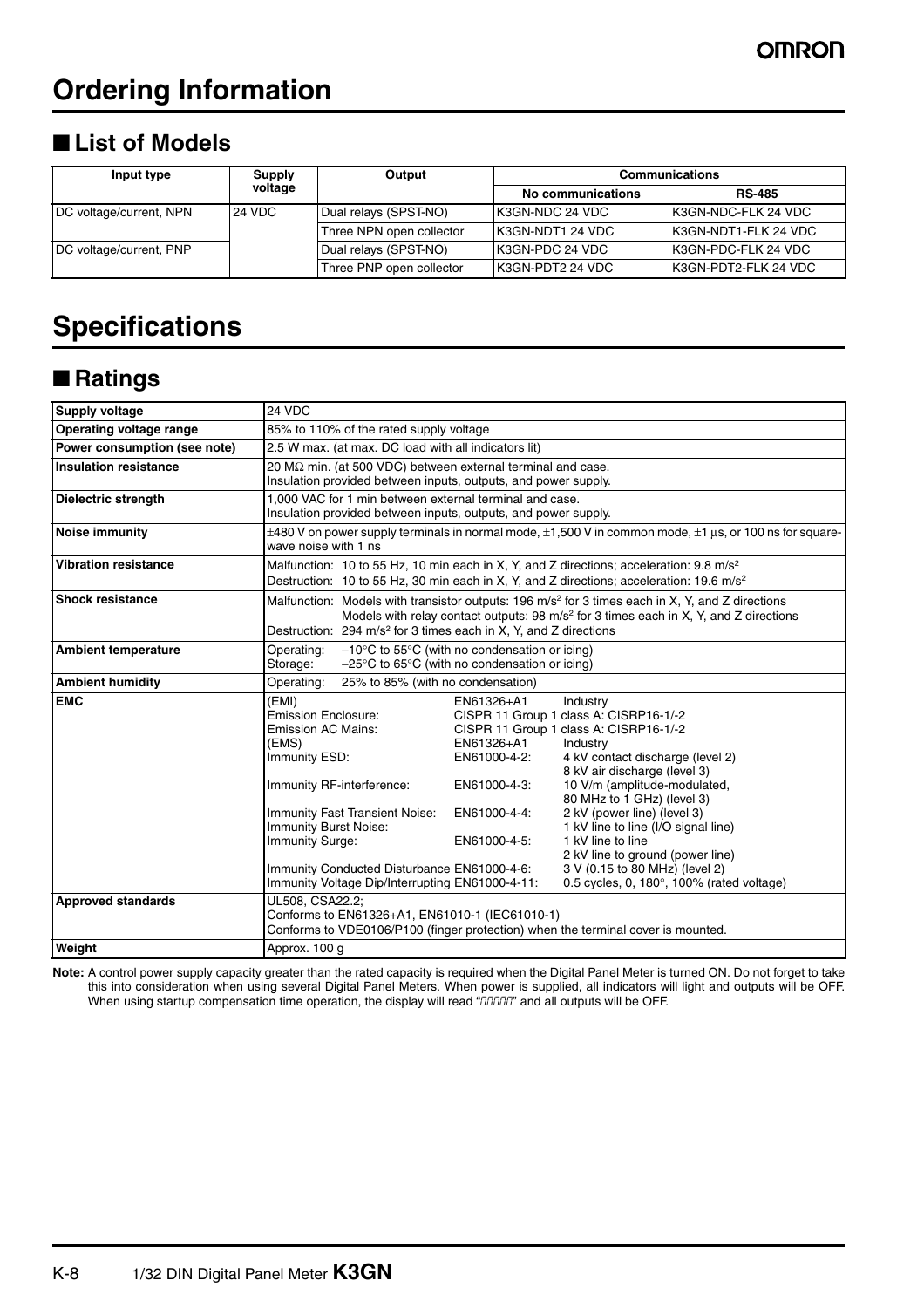# ■ **Characteristics**

| Input signal                                            | Process voltage<br>(1 to 5 V, 0 to 5 V, $\pm$ 5V, $\pm$ 10 V)<br>Process current<br>(4 to 20 mA, 0 to 20 mA)                                                                                                                                                                                                                                  | No-voltage contact<br>(30 Hz max. with ON/OFF pulse width<br>of 16 ms min.)<br>Open collector<br>(5 kHz max. with ON/OFF pulse width<br>of 90 $\mu$ s min.) |  | Digital data display (by RS-485<br>communication)                                                          |
|---------------------------------------------------------|-----------------------------------------------------------------------------------------------------------------------------------------------------------------------------------------------------------------------------------------------------------------------------------------------------------------------------------------------|-------------------------------------------------------------------------------------------------------------------------------------------------------------|--|------------------------------------------------------------------------------------------------------------|
| A/D conversion                                          | Double integral method<br>14 bit resolution                                                                                                                                                                                                                                                                                                   |                                                                                                                                                             |  |                                                                                                            |
| <b>Sampling period</b>                                  | 250 ms                                                                                                                                                                                                                                                                                                                                        | ---                                                                                                                                                         |  |                                                                                                            |
| Display refresh<br>period                               | Sampling period (sampling times multiplied by number of averaging times if average processing is selected.)                                                                                                                                                                                                                                   |                                                                                                                                                             |  |                                                                                                            |
| <b>Pulse measurement</b><br>method                      | ---                                                                                                                                                                                                                                                                                                                                           | Periodic measurement                                                                                                                                        |  | ---                                                                                                        |
| <b>Connectable Sensors</b>                              | ---                                                                                                                                                                                                                                                                                                                                           | ON residual voltage: 2.5 V max.<br>OFF leakage current: 0.1 mA max.<br>Load current:                                                                        |  | Must have a switching capacity of 15 mA min.<br>Must be able to reliably switch load currents of 5 mA max. |
| Max. displayed digits                                   | 5 digits (-19999 to 99999)                                                                                                                                                                                                                                                                                                                    |                                                                                                                                                             |  |                                                                                                            |
| <b>Display</b>                                          | 7-segment digital display, character height: 7.0 mm                                                                                                                                                                                                                                                                                           |                                                                                                                                                             |  |                                                                                                            |
| <b>Polarity display</b>                                 | "-" is displayed automatically with a negative input signal.                                                                                                                                                                                                                                                                                  |                                                                                                                                                             |  |                                                                                                            |
| Zero display                                            | Leading zeros are not displayed.                                                                                                                                                                                                                                                                                                              |                                                                                                                                                             |  |                                                                                                            |
| <b>Scaling function</b>                                 | Programmable with front-panel key inputs (range of display: -19999 to 99999). The decimal point position can be set as<br>desired.                                                                                                                                                                                                            |                                                                                                                                                             |  |                                                                                                            |
| <b>External controls</b><br>(see note 1)                | HOLD: (Measurement value held)<br>ZERO: (Forced-zero)                                                                                                                                                                                                                                                                                         | ---                                                                                                                                                         |  |                                                                                                            |
| <b>Hysteresis setting</b>                               | Programmable with front-panel key inputs (0001 to 9999).                                                                                                                                                                                                                                                                                      |                                                                                                                                                             |  |                                                                                                            |
| <b>Other functions</b>                                  | Programmable Color Display<br>Selectable output operating action<br>Teaching set values<br>Average processing (simple average)<br>Lockout configuration<br>Communications writing control (communications output models only)<br>Forced-zero set with front panel keys<br>Control inputs (HOLD/ZERO) selection Auto-zero time (0.0 to 19.9 s) | Startup compensation time (0.00 to 99.9 s)                                                                                                                  |  |                                                                                                            |
|                                                         | via front panel keys<br>Field calibration                                                                                                                                                                                                                                                                                                     |                                                                                                                                                             |  |                                                                                                            |
| <b>Output</b>                                           | 2 SPST-NO<br>Relays:<br>Transistors: 3 NPN open collector<br>3 PNP open collector                                                                                                                                                                                                                                                             |                                                                                                                                                             |  |                                                                                                            |
|                                                         | Combinations:<br>Communications output (RS-485) + relay outputs (2 SPST-NO);<br>Communications output (RS-485) + transistor outputs (3 NPN open collector);<br>Communications output (RS-485) + transistor outputs (3 PNP open collector)                                                                                                     |                                                                                                                                                             |  |                                                                                                            |
| <b>Communications</b>                                   | Communications function: RS-485                                                                                                                                                                                                                                                                                                               |                                                                                                                                                             |  |                                                                                                            |
| Delay in comparative<br>outputs<br>(transistor outputs) | 750 ms max.                                                                                                                                                                                                                                                                                                                                   |                                                                                                                                                             |  |                                                                                                            |
| Degree of protection                                    | Front panel: NEMA4X for indoor use (equivalent to IP66)<br>Rear case: IEC standard IP20<br>Terminals: IEC standard IP20                                                                                                                                                                                                                       |                                                                                                                                                             |  |                                                                                                            |
| <b>Memory protection</b>                                | Non-volatile memory (EEPROM) (possible to rewrite 100,000 times)                                                                                                                                                                                                                                                                              |                                                                                                                                                             |  |                                                                                                            |

**Note 1.** The minimum input time for control signals is 80 ms.

**2.** Refer to *N102 Operation Manual* for more details.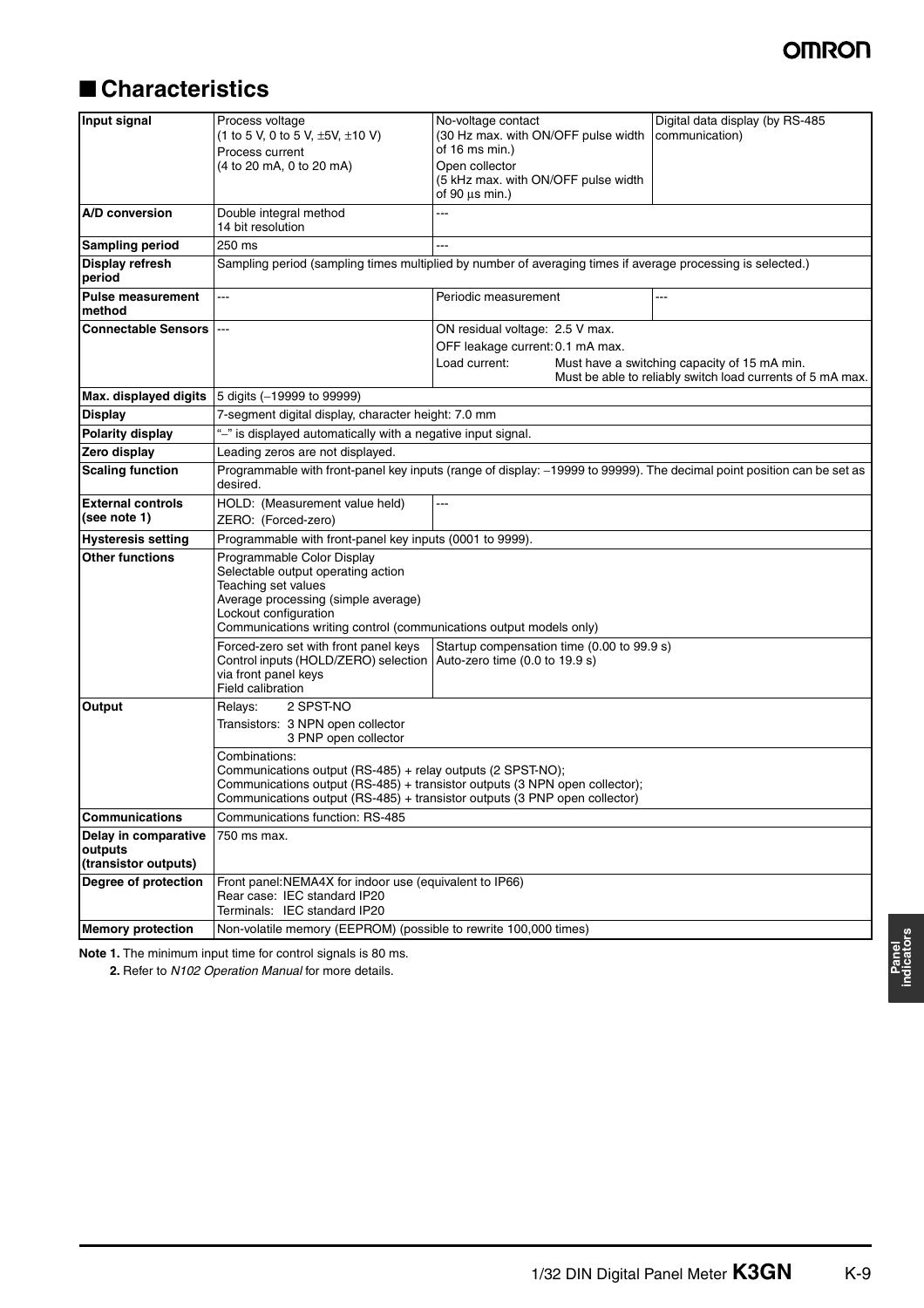# ■ **Measuring Ranges**

### **Process Voltage/Current Inputs**

| Input      | <b>Measuring range</b>                  | <b>Measuring accuracy</b>                            | Input impedance | Displayable range                            |
|------------|-----------------------------------------|------------------------------------------------------|-----------------|----------------------------------------------|
| DC voltage | 1.000 to 5.000 V/<br>10.000 to 5.000 V  | $\pm$ 0.1% FS $\pm$ 1 digit max.<br>(at $23\pm3$ °C) | $MΩ$ min.       | $-19999$ to 99999<br>(with scaling function) |
|            | $-5.000$ to 5.000 V                     | $\pm$ 0.1% FS $\pm$ 1 digit max.                     |                 |                                              |
|            | $-10.00$ to 10.00 V                     | (at $23\pm5^{\circ}$ C)                              |                 |                                              |
| DC current | 14.00 to 20.00 mA/<br>10.00 to 20.00 mA | $\pm$ 0.1% FS $\pm$ 1 digit max.<br>(at $23\pm3$ °C) | $60 \Omega$     |                                              |

### **No-voltage Contact/Open Collector Inputs**

| Input                                                                            | <b>Measuring range</b> | <b>Measuring accuracy</b><br>(at 23 $\pm$ 5°C) | Displayable range                            |
|----------------------------------------------------------------------------------|------------------------|------------------------------------------------|----------------------------------------------|
| No-voltage contact (30 Hz max.) with ON/<br><b>OFF</b> pulse width of 16 ms min. | 10.05 to 30.00 HZ      | $\pm 0.1\%$ FS $\pm 1$ digit max.              | $-19999$ to 99999<br>(with scaling function) |
| Open collector (5 kHz max.) with ON/OFF<br>pulse width of 90us min.              | 10 to 5000 HZ          |                                                |                                              |

## **Digital Data Display (By RS-485 Communications)**

| Displayable range | -19999 to 99999 |
|-------------------|-----------------|
|                   |                 |

# ■ **Input/Output Ratings**

### **Relay Contact Output**

(Incorporating G6K Relays)

| <b>Item</b>                                                             | Resistive load ( $cos\phi = 1$ )                                                    |
|-------------------------------------------------------------------------|-------------------------------------------------------------------------------------|
| <b>Rated load</b>                                                       | A at 30 VDC                                                                         |
| <b>Rated carry current</b>                                              | A max. (at COM terminal)                                                            |
| Max. contact voltage                                                    | 60 VDC                                                                              |
| <b>Max.</b> contact current                                             | A (at COM terminal)                                                                 |
| Max. switching capacity                                                 | 30 VA                                                                               |
| Min. permissible load<br>(P level, reference value)                     | 10 mV, 10 uA                                                                        |
| <b>Mechanical life</b>                                                  | 50,000,000 times min. (at a switching frequency of 36,000 times/hr)                 |
| <b>Electrical life</b><br>(at an ambient temperature of 23 $\degree$ C) | 100,000 times min. (at the rated load with a switching frequency of 1,800 times/hr) |

### **Transistor Output**

| Rated load voltage       | <b>VDC</b>       |
|--------------------------|------------------|
| <b>Max. load current</b> | 50 mA            |
| Leakage current          | $100 \mu A$ max. |

# ■ **Communications Specifications**

| Item                       |          | <b>RS-485</b>                                                                                                                                                               |
|----------------------------|----------|-----------------------------------------------------------------------------------------------------------------------------------------------------------------------------|
| <b>Transmission method</b> |          | 2-wire, half-duplex                                                                                                                                                         |
| Synchronization method     |          | Start-stop synchronization                                                                                                                                                  |
| <b>Baud rate</b>           |          | 1,200/2,400/4,800/9,600/19,200 bps                                                                                                                                          |
| <b>Transmission code</b>   |          | <b>ASCII</b>                                                                                                                                                                |
| <b>Communications</b>      | the K3GN | Reading/Writing to   Read/write set values, read/write scaling values, enable/disable the writing of data through commu-<br>nications, forced-zero control, and other data. |

Refer to *N102 Operation Manual* for more details.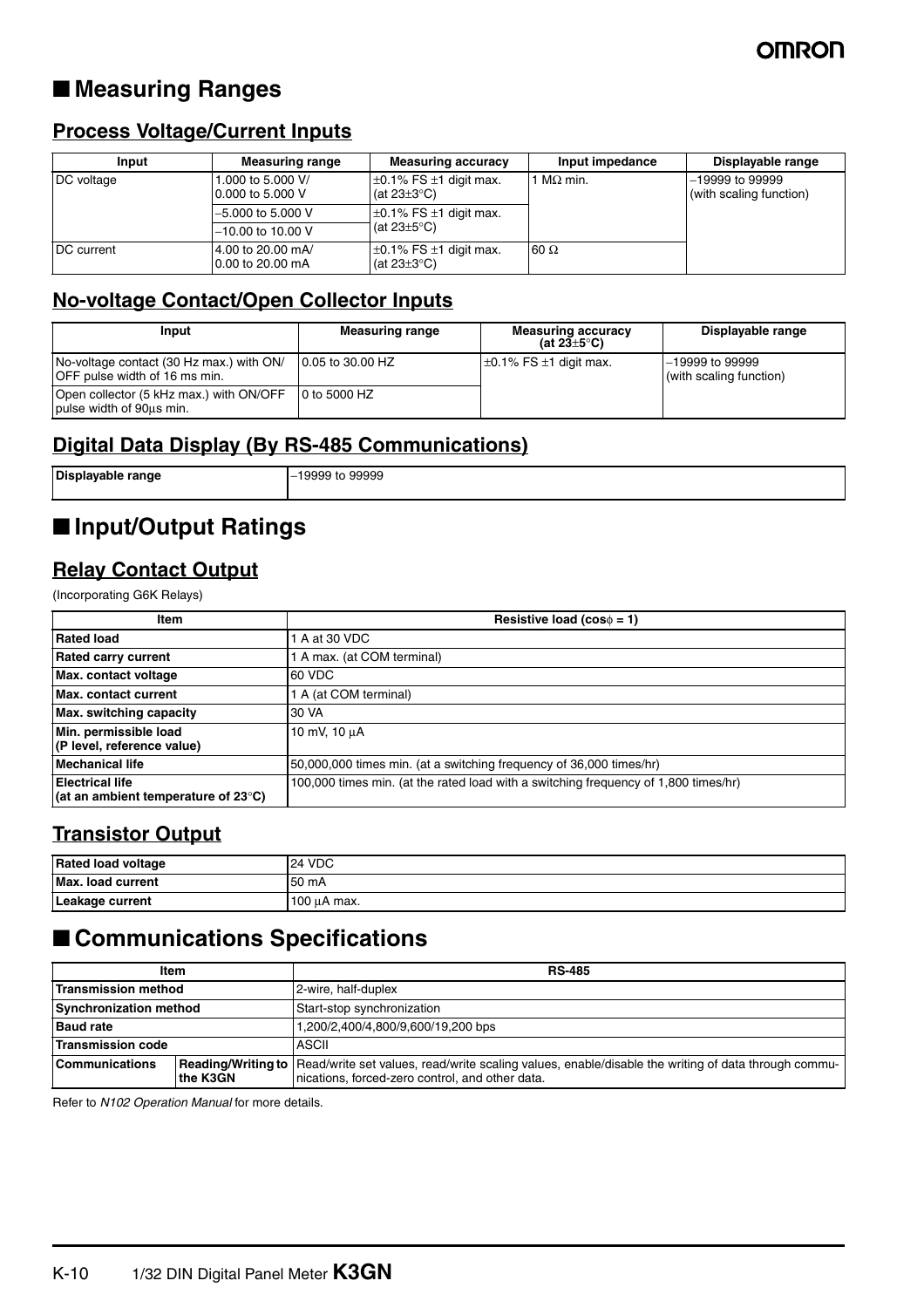# ■ **Terminal Arrangement**



Input terminals



**Note:** \*Operation power supply 24VDC: Recommended DC power supply: eg. OMRON s8VS

| Terminal No.                            | Name                               | <b>Description</b>                                                                                         |
|-----------------------------------------|------------------------------------|------------------------------------------------------------------------------------------------------------|
| $\odot$ - $\odot$                       | <b>Operation power</b>             | Connect the operation power supply.                                                                        |
| $\odot$ - $\odot$<br>$\odot$ - $\odot$  | Event input or pulse/contact input | Operates as follows depending on parameter<br>setting:                                                     |
|                                         |                                    | • Holds process value.<br>• Calibrate the process value to zero and clear<br>the forced-zero function.     |
|                                         |                                    | • Pulse or contact input.                                                                                  |
| $(4)$ , $(6)$ - $(5)$                   | Analog input                       | Connect the voltage or current analog input.                                                               |
| $(2-8)$                                 | Communications                     | RS-485 communications terminals.                                                                           |
| $(9, 0)$ $(12)$<br>$(9, 10, 11)$ $(12)$ | Outputs                            | Outputs relay or transistor outputs. There is<br>also a PASS output for models with transistor<br>outputs. |

**Panel indicators**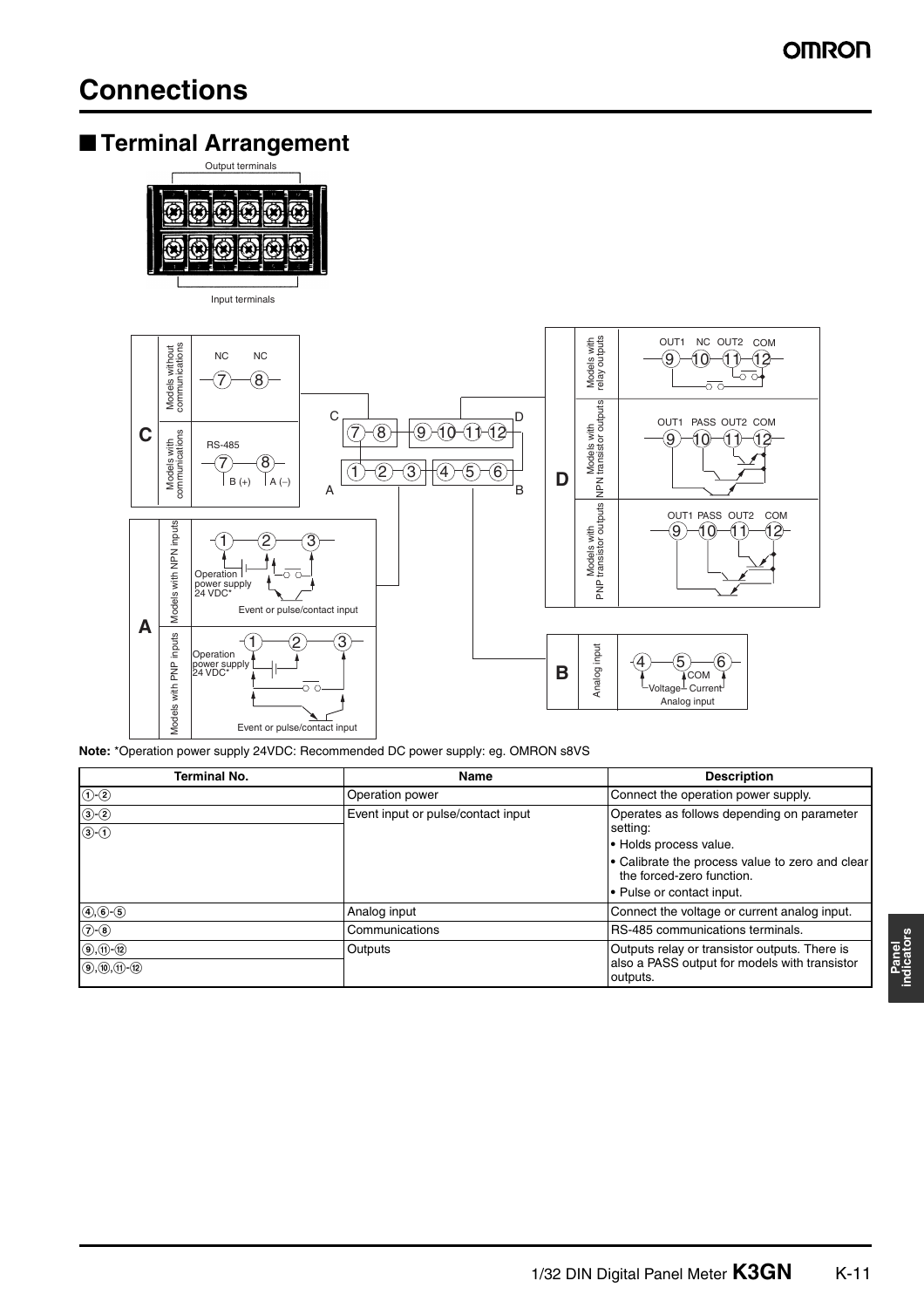# ■ Wiring

### **Block Diagram**



### **Input Circuits**

### **Analog Input (DC Voltage/Current)**



### **Pulse Input/Control Event Input (HOLD/ZERO)**







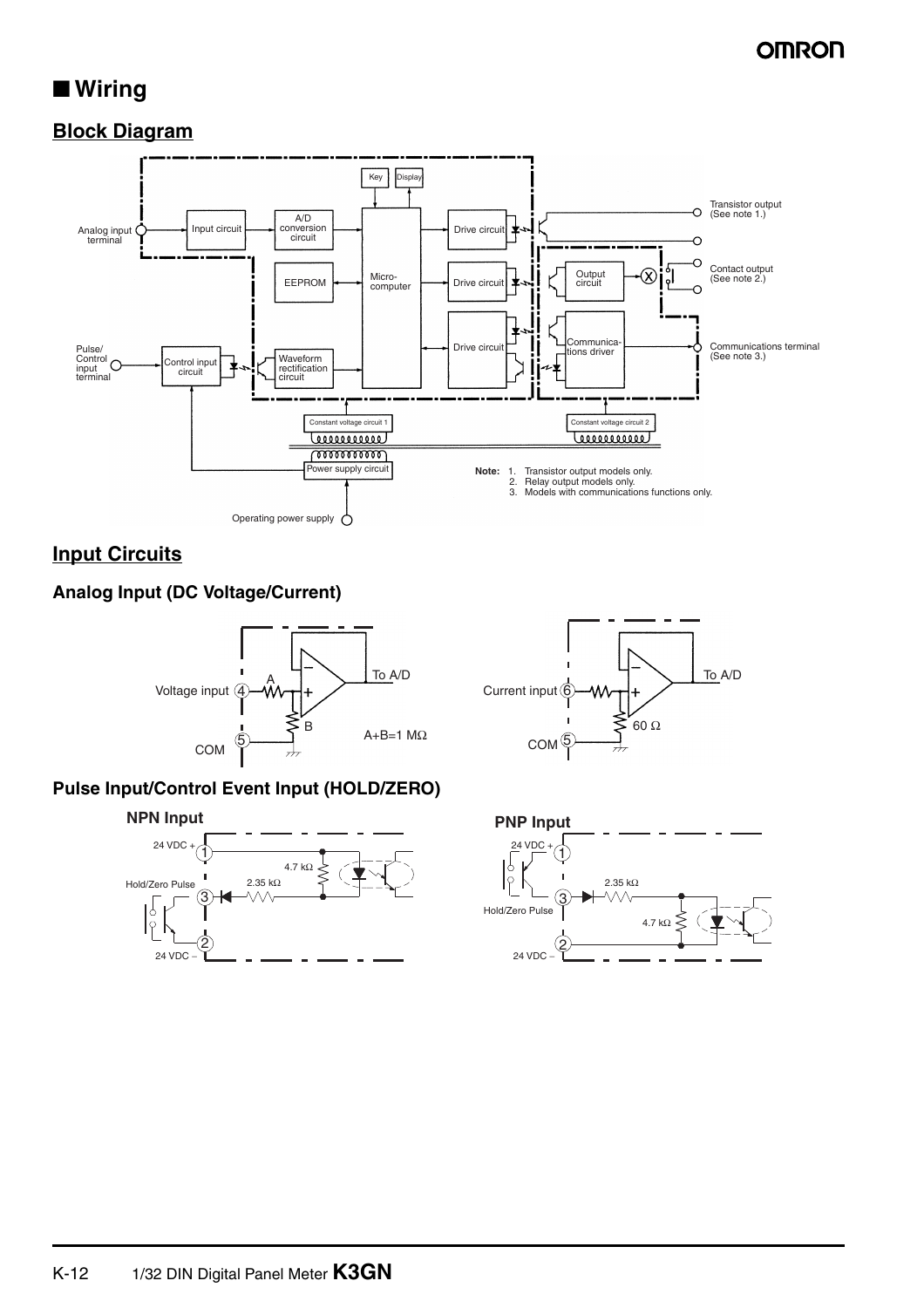# **Output Circuits**

### **Contact Output**



### **Transistor Output**

### **NPN Output**



**PNP Output**12 COM  $\overline{C}$  $8.2 \Omega$  $\mathfrak{f})$ OUT2  $\begin{array}{c} \n\begin{pmatrix} 1 \\ 1 \end{pmatrix} \n\end{array}$ 8.2 Ω<br>-WV  $\odot$ PASS  $\frac{8.2 \Omega}{20}$ 9 OUT1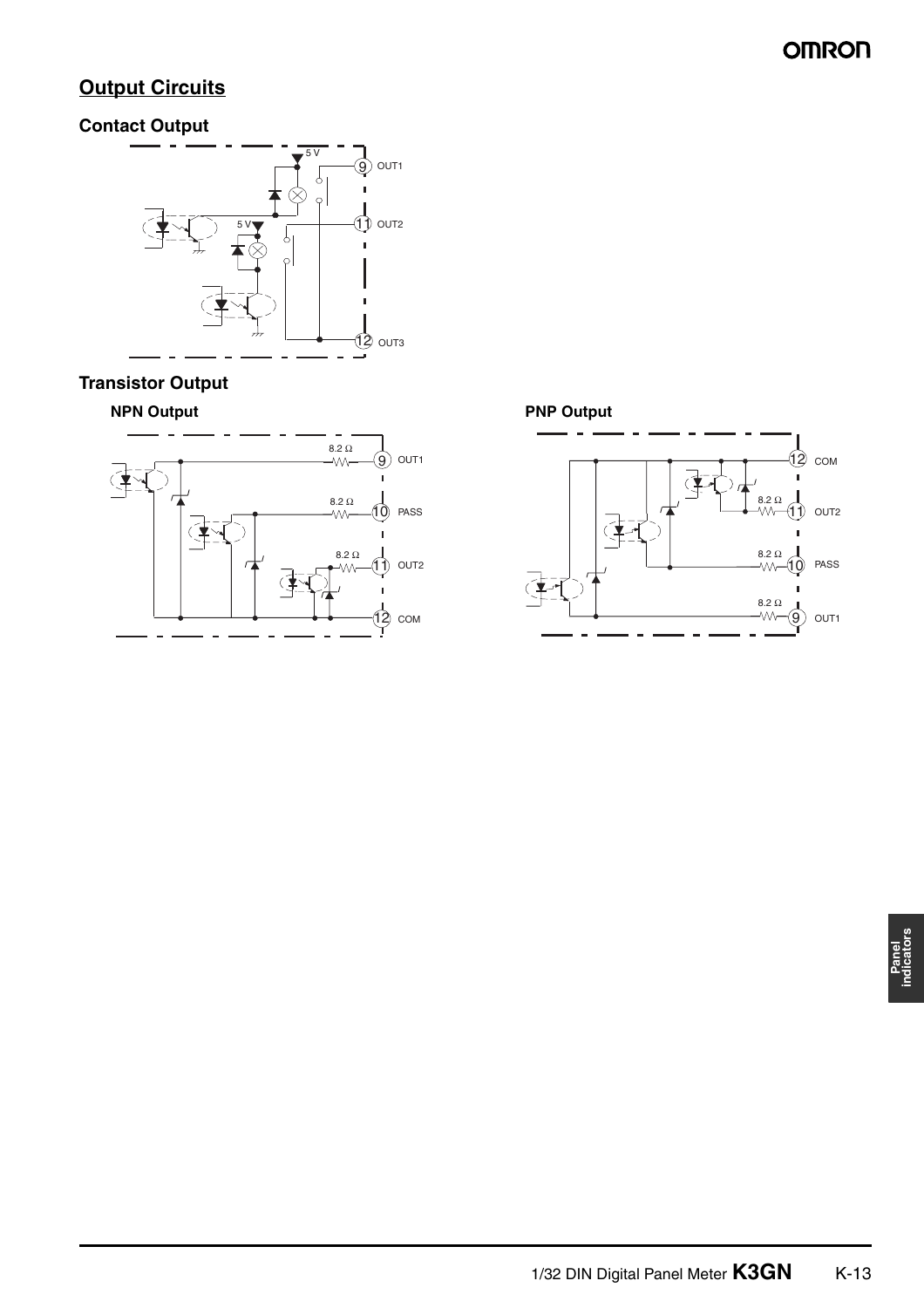# ■ Main Functions

### **Input Types and Ranges**

| Input type (setting parameter) | <b>Function</b>                             | Input range (setting parameters) | <b>Setting range</b>                           |
|--------------------------------|---------------------------------------------|----------------------------------|------------------------------------------------|
| Analog input $(R_0R_1L_0)$     | Selects DC voltage/current signal<br>input. | 4 to 20 mA/0 to 20 mA (4-20)     | Displayable from -19999 to 99999               |
|                                |                                             | 1 to 5 V/0 to 5 V ( $(-5)$ )     | with scaling function. The position            |
|                                |                                             | $\pm$ 5 V (5)                    | of the decimal point can be set as<br>desired. |
|                                |                                             | $\pm$ 10 V ( $\text{i}$ 0)       |                                                |
| Pulse input (PUL 5E)           | Selects pulse input signal.                 | $0.05$ to 30 Hz $(30)$           |                                                |
|                                |                                             | 0 to 5 kHz $(5\mu)$              |                                                |
| Remote $(r \bar{h} t)$         | Displays digital data from PLC or<br>PC.    | $---$                            |                                                |

### **Scaling**

### **Analog (Process) Inputs**

The K3GN converts input signals into desired physical values. INPUT2: Any input value

DISPLAY2: Displayed value corresponding to INPUT2<br>INPUT1: Any input value Any input value DISPLAY1: Displayed value corresponding to INPUT1



### **Pulse Frequency**

The K3GN converts pulse signal inputs into desired units such as revolutions or rotational speeds.

The slope of the linear relationship between the input value and display value is calculated automatically when an input value and its corresponding display value are entered.

Input value: Any arbitrary input value

Display value: Desired display value corresponding to input value

If scaling for pulse signals is not performed, the input frequency will be displayed.

The relationship between input, f, and display, D, is expressed in the form  $D = f \times a$  (multiplication factor). The value of a will vary according to the display unit. For example, if the display unit is rpm, Y is given by the following:

 $D = f \times 1/N \times 60$  (i.e.,  $a = 1/N \times 60$ )

where N is the number of pulses per revolution and f is the input pulse frequency (Hz).

If the display unit is m/min, Y is given by the following:

 $D = f \times \pi d \times 1/N \times 60$  (i.e.,  $a = \pi d \times 1/N \times 60$ )

where  $\pi d$  = the wavelength (m) per revolution.

**Example**: When displaying the rotational speed (rpm) for a machine that generates 5 pulse signals per revolution, D is given by the following:

 $D = f \times 1/5 \times 60$ ,

so if  $f = 1$ , then  $D = 12$ . Therefore, input 1 for  $\bar{C}n^p$  and 12 for  $d5^p$ .



## **Average Processing**

The average processing function stabilizes displayed values by averaging the corresponding input signals that fluctuate dynamically.

### **Hysteresis**

The hysteresis of comparative outputs can be set to prevent the chattering of relay or transistor outputs.

#### **Upper limit (high acting)**

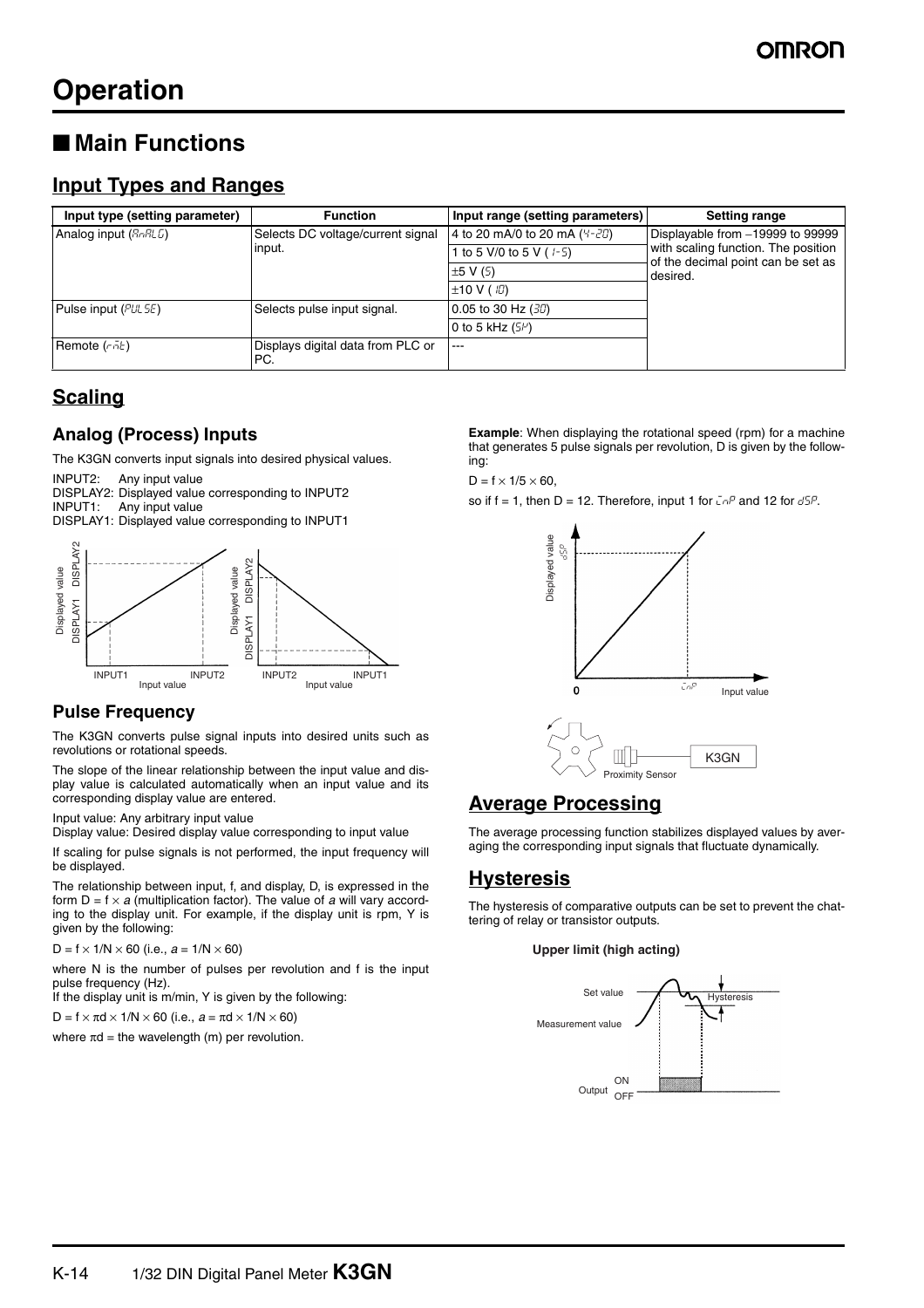### **Startup Compensation Time (Pulse Input Only)**

The startup compensation time parameter keeps the measurement operation from sending an unnecessary output corresponding to instantaneous, fluctuating input from the moment the K3GN is turned ON until the end of the preset period.

The compensation time can be set in a range from 0.0 to 99.9 seconds as the waiting time until the devices subject to measurement become stable after the startup of the power supply.

## **Changing the Display Color**

The display can be programmed to change color when an output turns ON. In an example, the K3GN can be programmed to display Green for normal, and Red for errors. The color can be set to change from either green to red or red to green when output turns ON. K3GN can also be programmed to display only one unchanging color: Red or Green.

## **Teaching**

An actual measured value as a set value without any front panel key input can be set with the teaching function. Teaching is useful for making settings while checking the operation status of K3GN.

## **Configurable Output Operating Action**

Hysteresis

Output 1 and output 2 can be set to operate in one of the 3 following modes:

- **•** Upper limit (High Acting):
- The output is turned ON when the measured value is greater than its set value.
- **•** Lower limit (Low Acting):
- The output is turned ON when the measured value is less than its set value.
- **•** Upper and lower limits (Outside band Acting): An upper limit (H set value) and lower limit (L set value) can be set independently.

The output is turned ON when the measured value is greater than upper-limit set value or less than the lower-limit set value.

Only transistor outputs have a PASS output which is output when both OUT1 and OUT2 are OFF.

### **Upper Limit (High Acting)**

OUT1/2 set value Measurement value

# **Lower Limit (Low Acting)**

#### **Upper and Lower Limits (Outside Band Acting)**



The three types of output operations shown above can be combined as desired. The following are examples of possible combinations. Output —<br>OFF

ON

#### **Upper Limit 2-stage Output Threshold Output**

**ON** Output  $\overline{O}$ 

OUT1/2 set value

Measurement value

**Combination of Upper Limit and Upper/Lower Limits**



It is possible to shift the zero point to a desired value (such as might be required when adjusting reference values) with one touch of the Up/Zero Key on the front panel.

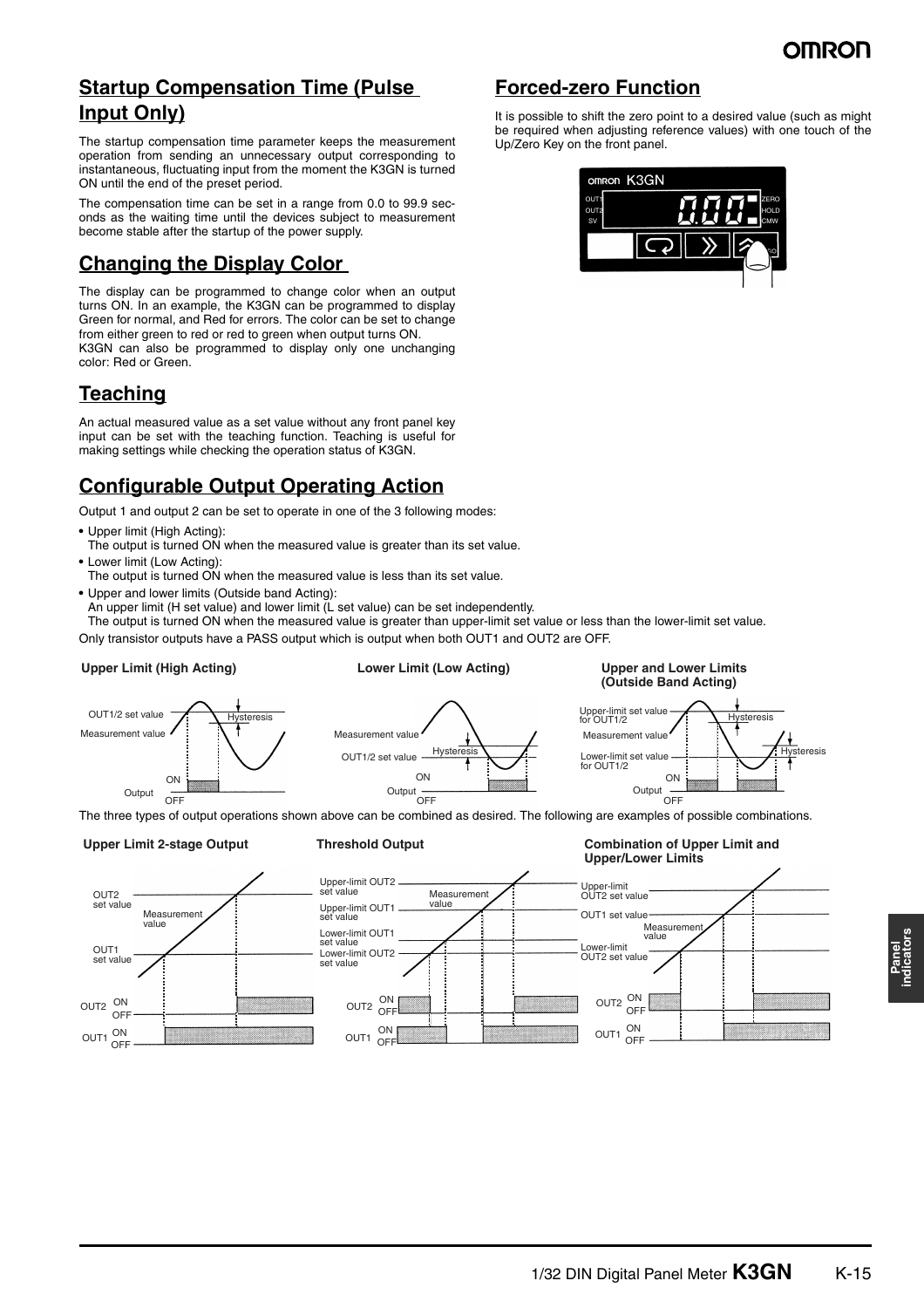# **Nomenclature**



5. Mode key 6. Shift key 7. Up/Zero key

| Name                 |                  | <b>Functions</b>                                                                                                                                                                                                       |
|----------------------|------------------|------------------------------------------------------------------------------------------------------------------------------------------------------------------------------------------------------------------------|
| 1. Main display      |                  | Displays process values, parameters, and set values.                                                                                                                                                                   |
| 2. Status indicators | OUT <sub>1</sub> | Lit when output 1 is ON.                                                                                                                                                                                               |
|                      | OUT <sub>2</sub> | Lit when output 2 is ON.                                                                                                                                                                                               |
|                      | <b>SV</b>        | Lit when a set value is being displayed or changed.                                                                                                                                                                    |
|                      |                  | Lit when the teaching function is enabled. Flashes when the K3GN is in teaching operation.<br>Lit when a calibration value is being displayed during user calibration. Flashes while reading a calibra-<br>tion value. |
|                      | <b>ZERO</b>      | Lit while the forced-zero function is activated.                                                                                                                                                                       |
|                      | <b>HOLD</b>      | Lit when HOLD input is ON.                                                                                                                                                                                             |
|                      | <b>CMW</b>       | Lit when communications writing is "enabled" and is out when it is "disabled."                                                                                                                                         |
| 3. Level indicator   |                  | Displays the current level that the K3GN is in. (See below for details.)                                                                                                                                               |
| 4. Level Key         |                  | Used to change the level.                                                                                                                                                                                              |
| 5. Mode Key          |                  | Used to allow the Main display to indicate parameters sequentially.                                                                                                                                                    |
| 6. Shift Key         |                  | Used to enable that set value to be changed. When changing a set value, this key is used to move<br>along the digits.                                                                                                  |
| 7. Up/Zero Key       |                  | Used to change a set value. Used to set or clear a forced-zero function when a measurement value is<br>being displayed.                                                                                                |

| <b>Level indicator</b> | Level                     |
|------------------------|---------------------------|
|                        | Protect                   |
| Not lit                | Operation                 |
|                        | Adjustment                |
| с                      | Initial setting           |
|                        | Communications setting    |
|                        | Advanced function setting |
|                        | User calibration          |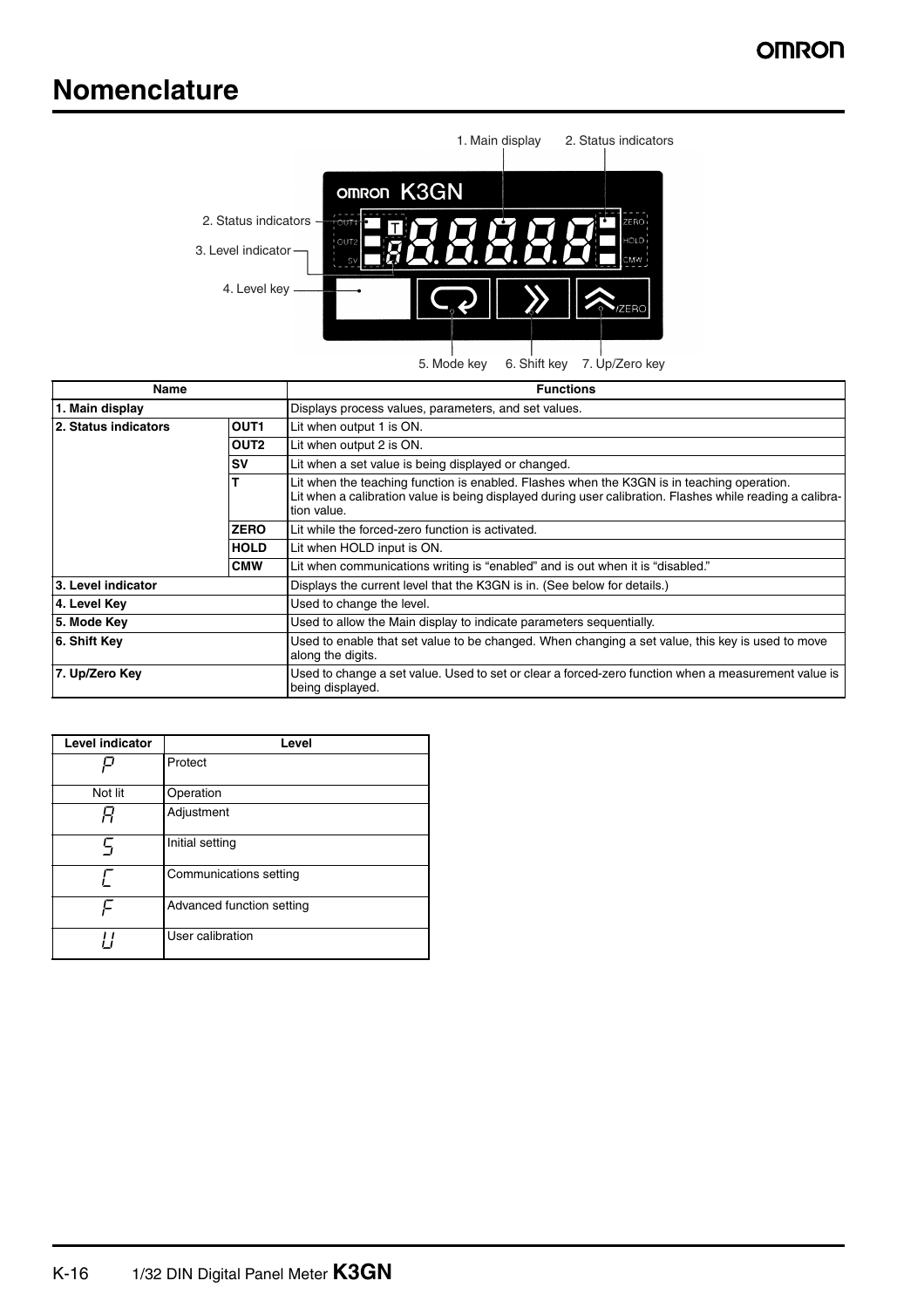# **Dimensions**

**Note:** All units are in millimeters unless otherwise indicated.



3.6 mm

# **Application Examples**

## **Detection of Dust Exhaust**

The change in the density of the dust is detected via the E3SA and discriminated by the K3GN.



# **Monitoring of Tank Pressure**

The output of the pressure sensor is processed and the pressure is displayed. Remote monitoring of the operation is possible with the communications function.

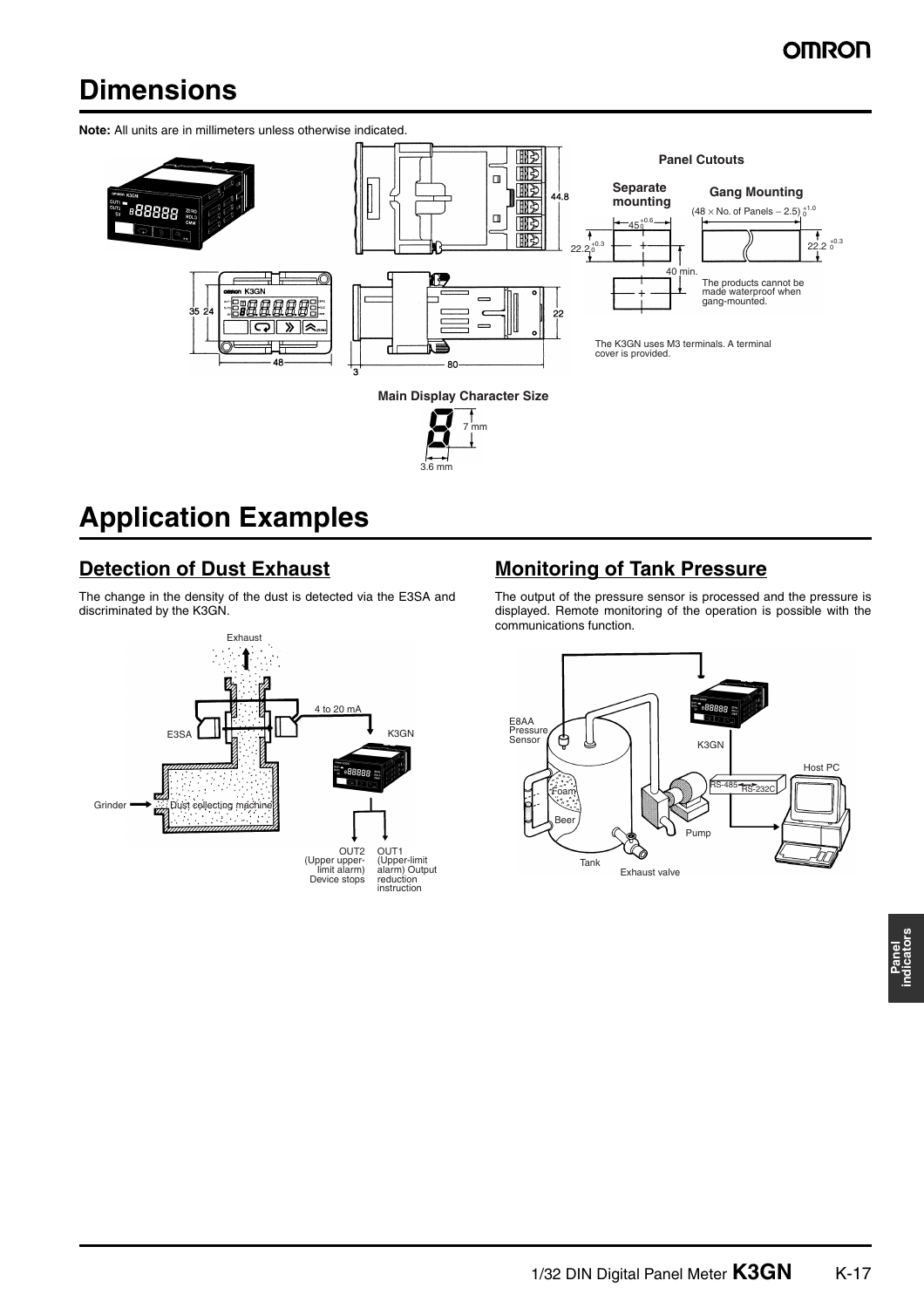## **Monitoring of Motor Load Current**

If the startup time compensation of the K3GN is enabled, the K3GN will not be influenced by the inrush current from starting the motor, and no signal will be output from the K3GN.



**Note:** \*Power Supply: Recommended DC power supply: eg. OMRON S8VS.

### **Monitoring Difference between Two Line Speeds**

The difference between the two line speeds is calculated by the PLC and the result is written via RS-485 to the K3GN where it is displayed.



### **Position Indication on X-Y Table**

The position on the X-Y table is calculated by the PLC and the result is written via RS-485 to the K3GN where it is displayed. The scaling function can be used to display the result in millimeter units.



## **Monitoring the Remaining Quantity of Soup**

The distance to the surface of the soup is detected with an ultrasonic sensor and, based on this distance, the K3GN displays the remaining quantity. When the remaining quantity of soup decreases to less than 20%, the K3GN lights the "Replenish" indicator.



### **Monitoring Number of Motor Revolutions**



**Note:** \*Power Supply: Recommended DC power supply: eg. OMRON S8VS.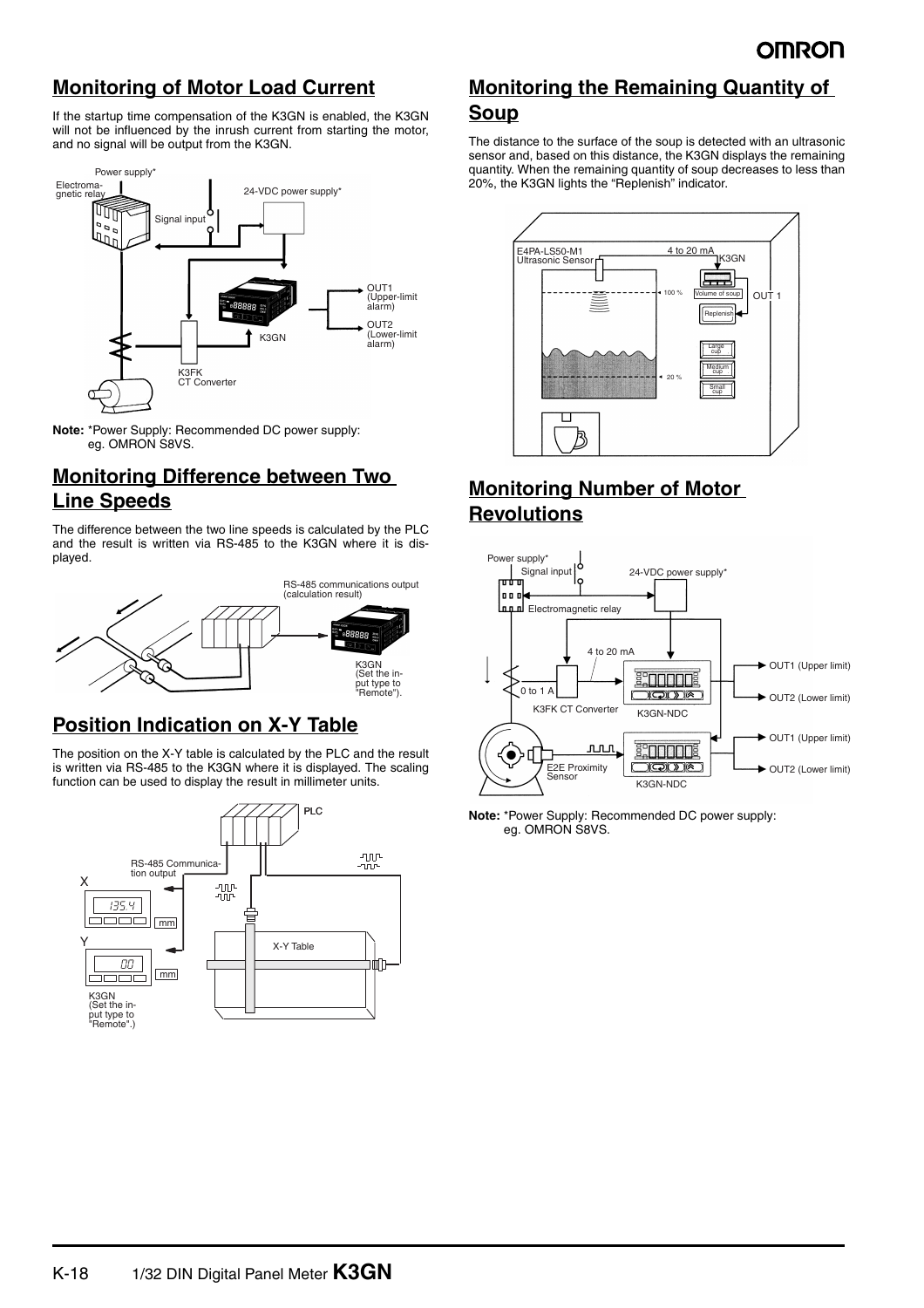# **Precautions**

### $/$ !\WARNING

Do not touch any of the terminals while power is being supplied. Doing so may result in electric shock. Also, do not touch the terminals with a screwdriver while power is being supplied. Electrical shock may result via the screwdriver.

### $-\bigwedge$  Caution

Do not allow metal objects or conductive wire cuttings to enter the product. Doing so may result in electric shock, fire, or malfunction.

#### $\sqrt{!}$  Caution

Do not attempt to disassemble, repair, or alter the product. Doing so may result in electric shock, fire, or malfunction.

#### $/$ ! $\setminus$  Caution

Do not use the product where flammable or combustion gasses are present.

### $\sqrt{!}$  Caution

The lifetime of output relays varies greatly with the switching capacity and conditions. Consider the actual operating conditions, and use the product within the rated load and electrical service life.

### $-\bigwedge$ Caution

Do not use loads exceeding the rated value. Doing so may result in damage or burning.

### $/$ ! $\setminus$  Caution

Use a power supply voltage within the specified ratings. Not doing so may result in damage or burning.

### $-$ /! $\setminus$ Caution

Be sure to tighten the terminal screws securely. The recommended tightening torque is 0.5 N·m. Loose screws may result in product failure or malfunction.

### $-\bigwedge$  Caution  $-$

Perform correct setting of the product according to the application. Failure to do so may cause unexpected operation, resulting in damage to the unit or injury.

### $-\left\langle \!\!{\,}^{\mathop{}\limits_{}}_{\mathop{}\limits^{}}\right. \!\! \right.$   $\left\langle \!\!{\,}^{\mathop{}\limits_{}}_{\mathop{}\limits^{}}\right. \!\!$   $\left\langle \!\!{\,}^{\mathop{}\limits_{}}_{\mathop{}\limits^{}}\right. \!\!$   $\left\langle \!\!{\,}^{\mathop{}\limits_{}}_{\mathop{}\limits^{}}\right. \!\!$

This product is not a safety device. Product failure may prevent operation of comparative outputs. Take safety measures, such as installing a separate monitoring system, to ensure safety and to prevent serious accidents caused by such failure, thus ensuring safety.

Observe the following precautions to ensure safety:

- **1.** Do not connect anything to unused terminals.
- **2.** Be sure to check each terminal for correct number and polarity before connection. Incorrect or reverse connection may damage or burn out internal components of the K3GN.
- **3.** Do not use the product in locations subject to the following:
	- **•** Dust or explosive gasses (e.g., sulfide gas or ammonia gas).
	- **•** Condensation or icing as a result of high humidity.
	- **•** Outdoors or in direct sunlight.
	- **•** Splashing liquid or oil atmosphere.
	- **•** Direct radiant heat from heating equipment.
	- **•** Extreme changes in temperature.
- **4.** Do not block heat dissipation around the product, i.e., provide sufficient space for heat dissipation. Do not block the ventilation holes on the back of the product.
- **5.** Do not use paint thinner for cleaning. Use commercially available alcohol.
- **6.** Use a power supply meeting the power supply specifications of the K3GN. Be sure that the rated voltage is achieved within 2 s after turning ON the power.
- **7.** Use the K3GN within the specified temperature and humidity ranges. When installing the K3GN in a panel, be sure that the temperature around the K3GN (not the temperature around the panel) does not exceed 55°C. If the K3GN is subject to radiant heat, be sure that the temperature of the surface of the K3GN exposed to the radiant heat does not exceed 55°C by providing a fan or other heat removal method.
- **8.** Store the K3GN within the specified temperature and humidity ranges.
- **9.** Do not lay heavy objects on the product during use or storage. Doing so may deform or deteriorate the K3GN.
- **10.**Conduct aging for 15 minutes min. after power is ON for correct measurement.

### **Mounting**

Recommended panel thickness is 1 to 5 mm.

Insert the K3GN in the square cutout, insert the adapter from the back, and push the K3GN into the cutout as far as possible. Use screws to secure the K3GN. To make the K3GN waterproof, insert watertight packing in the K3GN.

Install the watertight packing in the proper direction. Note that the packing is direction-sensitive.

When gang-mounting two or more products in a cutout, be sure that the ambient temperature does not exceed the specifications.

Mount the K3GN as horizontally as possible.

Separate the K3GN from machines generating high-frequency noise, such as high-frequency welding machines and high-frequency sewing machines.

### **Operation**

A K3GN model with a relay contact or transistor output may not output any alarm signal normally if the model has an error. It is recommended that an independent alarm device be connected to the model.

The parameters are factory-set so that the K3GN will operate normally. The settings of the parameters may be changed according to the application.

### **Wiring**

Wire the power supply with the correct polarity. Wiring with incorrect polarity may result in damage or burning.

Wire the terminals using crimp terminals.

Tighten terminal screws to a torque of approx. 0.5 N·m.

Wire signal lines and power lines separately to reduce the influence of noise.

Use M3 crimp terminals of the type shown below.

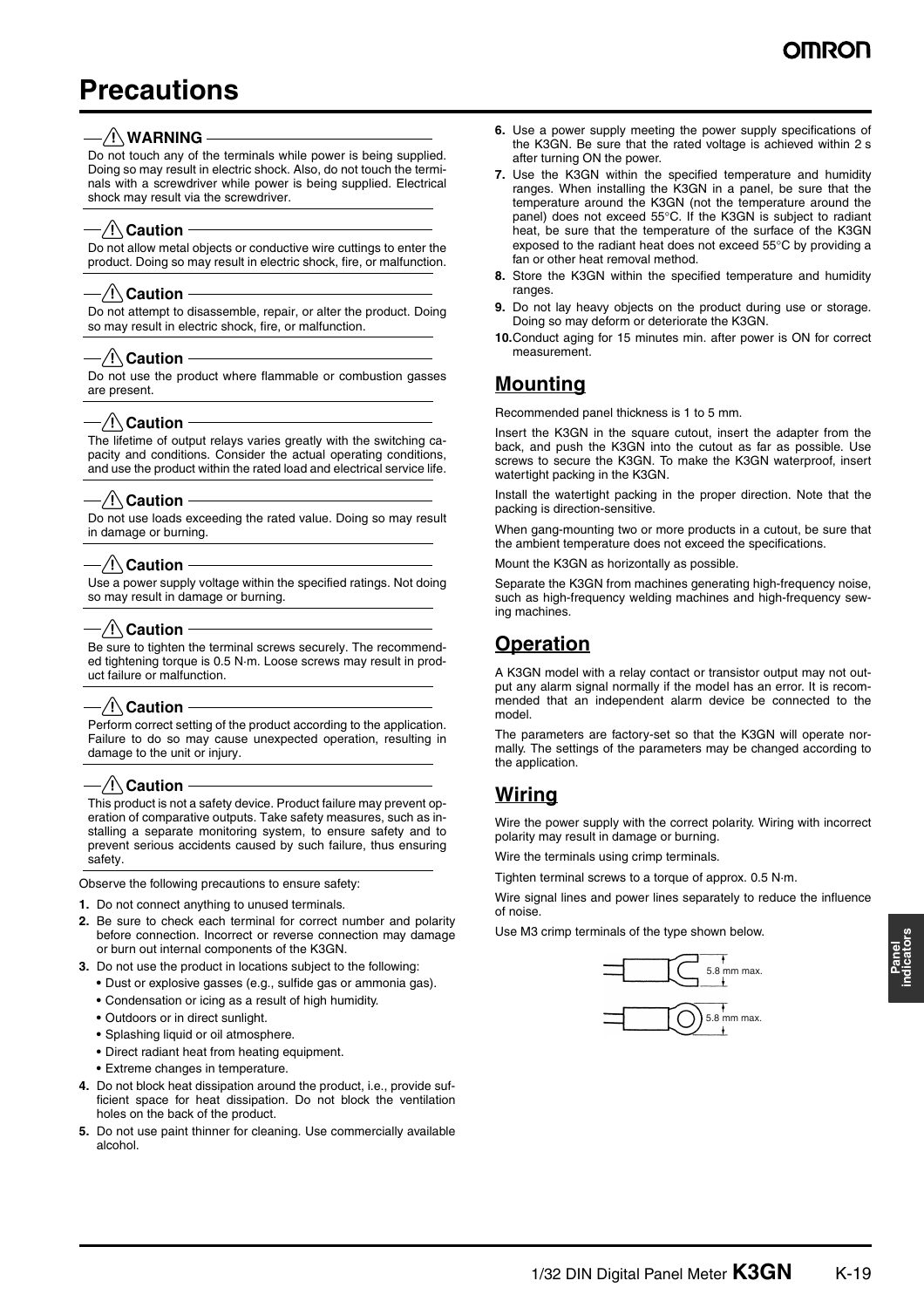# **Operating Procedures**

# ■ **Initial Settings**

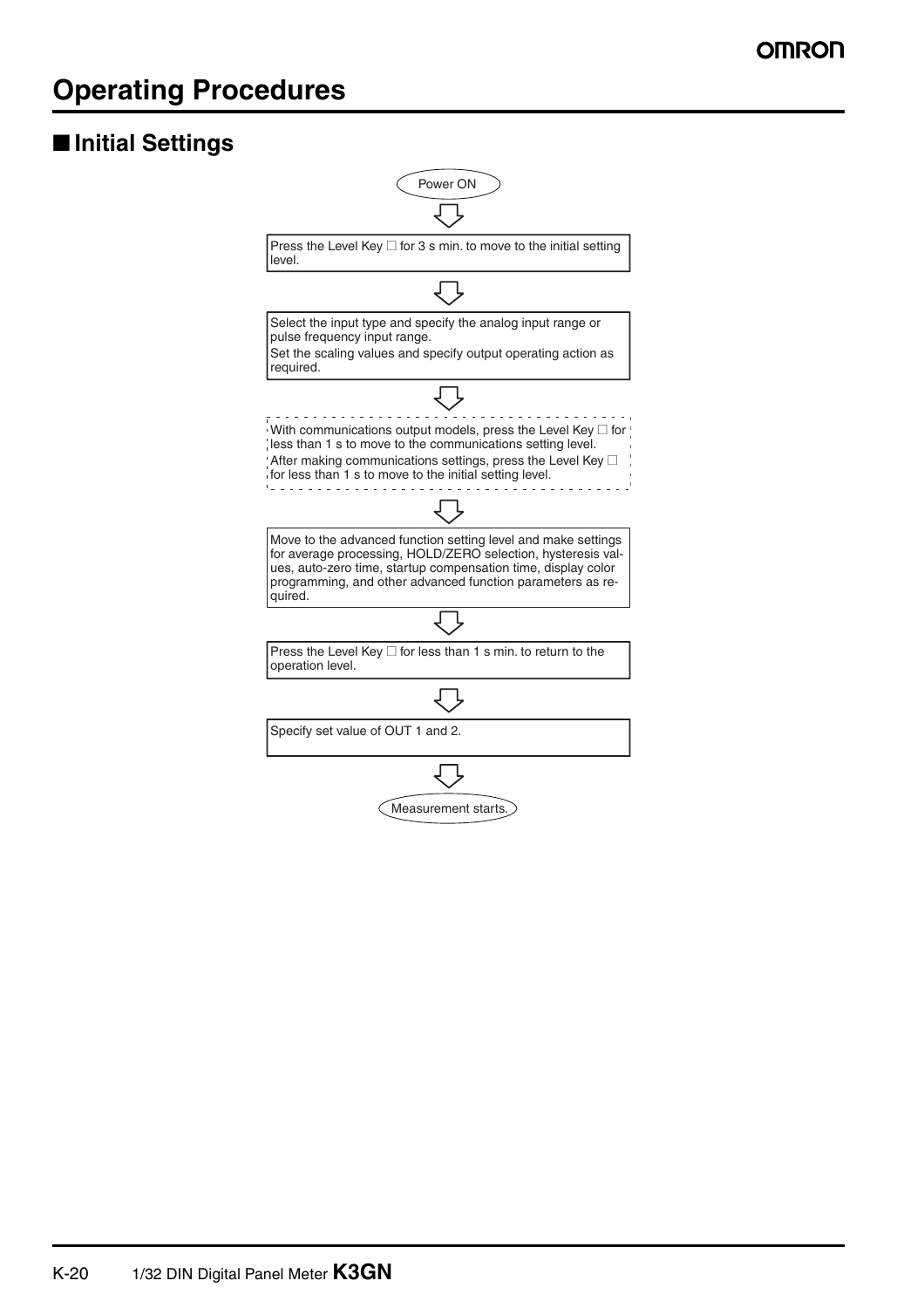# OMROD

# ■ **Levels**

"Level" refers to a grouping of parameters. The following table lists the operations that are possible in each of the levels, and how to move between levels. There are some parameters that are not displayed for certain models.

| Level name                | <b>Function</b>                                                                                               | <b>Measurement</b> |
|---------------------------|---------------------------------------------------------------------------------------------------------------|--------------------|
| Protect                   | Setting lockouts.                                                                                             | Continue           |
| Operation                 | Displaying process values, setting/clearing forced-zero function, and Continue<br>setting OUT 1/2 set values. |                    |
| Adjustment                | Setting communications writing control.                                                                       | Continue           |
| Initial setting           | Making initial settings of input type, scaling, output operating action,<br>and other parameters.             | Stopped            |
| Communications setting    | Setting baud rate, word length, and other communications data.                                                | Stopped            |
| Advanced function setting | Setting average processing, display color settings, and other ad-<br>vanced function parameters.              | Stopped            |
| Calibration               | Setting user calibration of the inputs.                                                                       | Stopped            |



**Note:** The move to protection level time can be set in the advanced function setting level.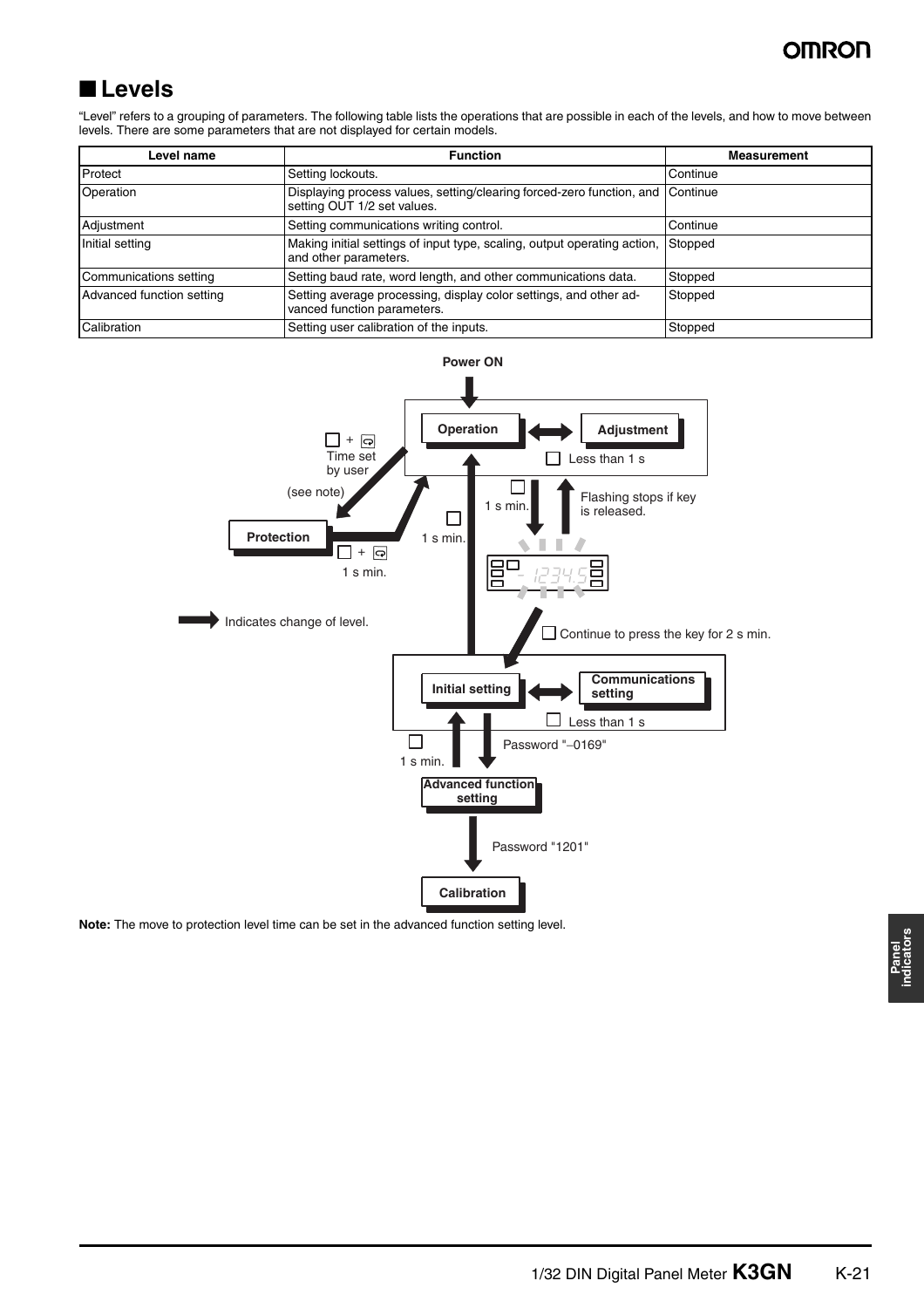### ■ **Parameters**

**Note:** 1. Some parameters are not displayed for certain models.

- 2. The K3GN will stop measurement if the level is changed to the initial setting level, the advanced function setting level, the communications setting level, or the calibration level.
- 3. If the input range is changed, some parameters are set to default values. Therefore, set the input range first.
- 4. Settings displayed in reverse black/white are defaults.

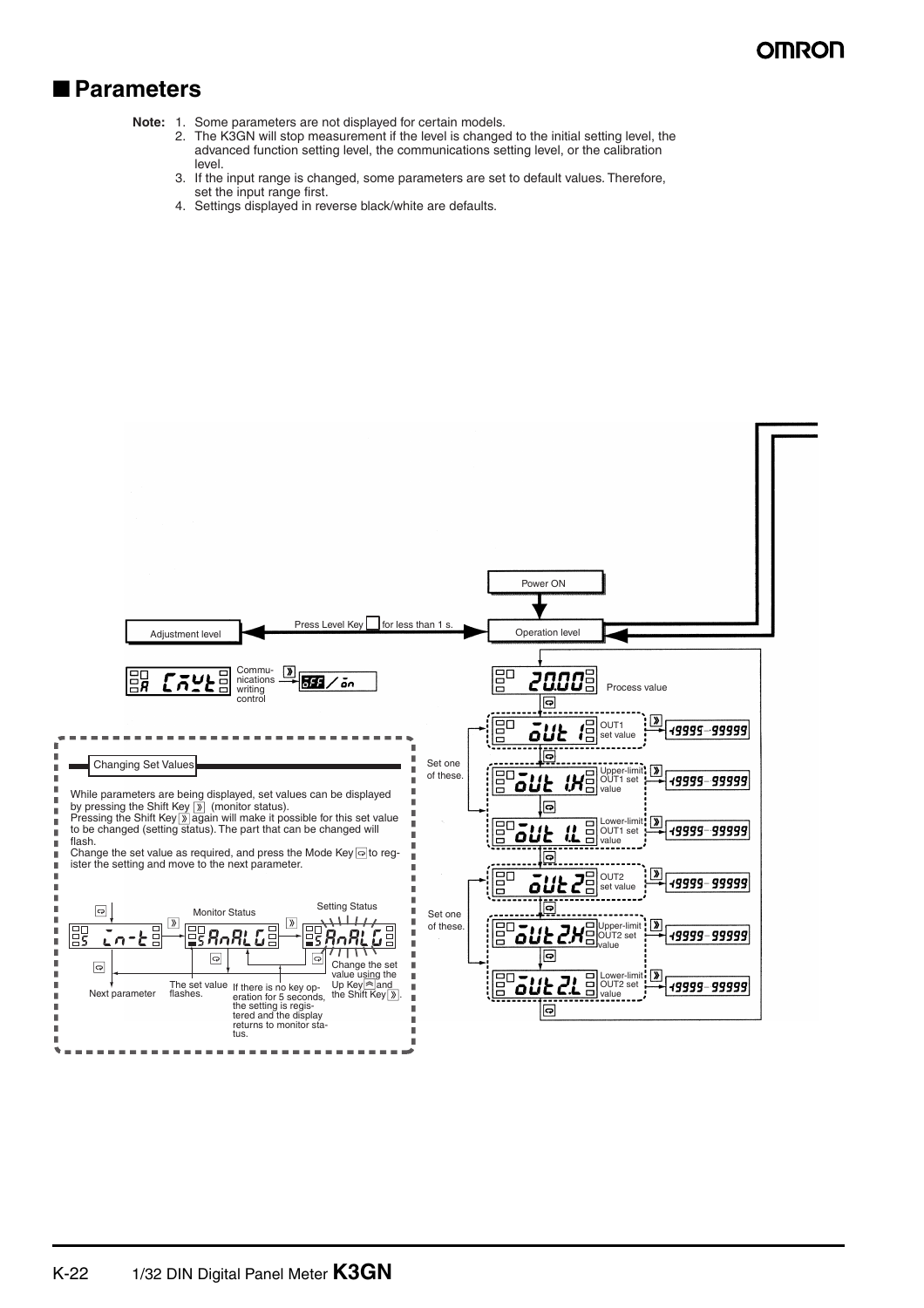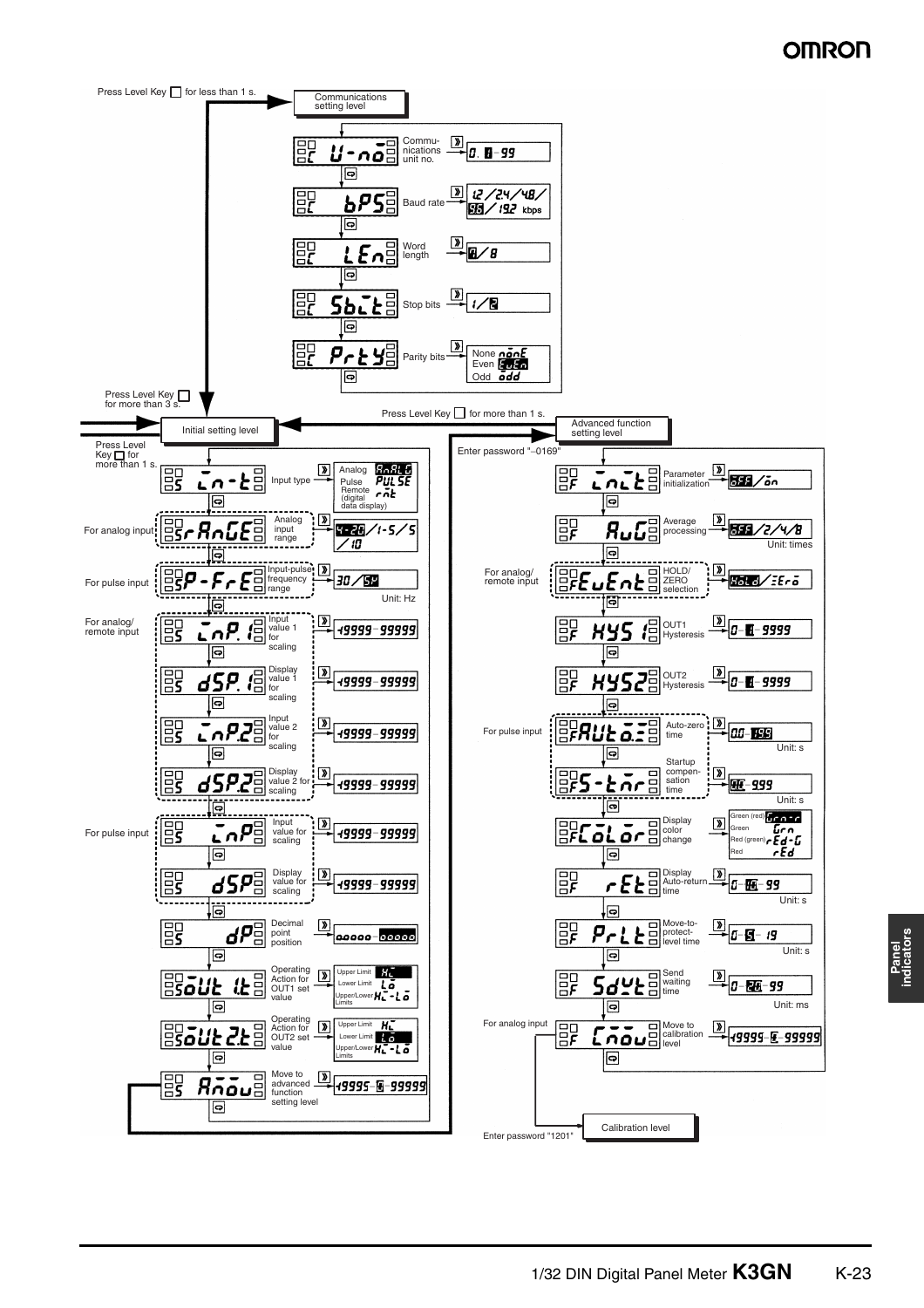# **AMD0**

ep<br>BP  $\overline{\mathsf{B}}$ ™ āRP ج′ Operation/adjustment sorane<br>Nouts ဓြ  $\overline{\mathsf{gp}}$ ح ⁄  $\overline{a}$ Initial setting/communi-cations lockouts ခြ  $\overline{\mathbf{v}}$ ep<br>BP 355 ⁄ōn Setting change lockout  $\overline{\mathbf{G}}$ er<br>Br D | » 555/ön Forced-zero shi lockout  $\overline{\mathbf{G}}$ 

## **Operation/Adjustment Lockouts**

Protect level

Prohibits key operations for operation level and adjustment level.

| <b>Setting</b> | <b>Operation level</b>          | <b>Moving to</b>  |                     |
|----------------|---------------------------------|-------------------|---------------------|
|                | <b>Process value</b><br>display | Set value display | adjustment<br>level |
|                | Allowed                         | Allowed           | Allowed             |
|                | Allowed                         | Allowed           | Prohibited          |
| 2              | Allowed                         | Prohibited        | Prohibited          |

**•** Initial setting is 0.

**•** When the set value is 0 (the initial setting), protection is not set.

# **Setting Change Lockout**

Prohibits setting changes.

| <b>Setting</b> | Meaning                                                                                                                                        |
|----------------|------------------------------------------------------------------------------------------------------------------------------------------------|
| <b>OFF</b>     | Setting changes using front panel keys allowed (i.e., it is<br>possible to move to the state where changes to settings<br>can be made).        |
| lon            | Setting changes using front panel keys prohibited (i.e., it<br>is not possible to move to the state where changes to<br>settings can be made). |

**•** The initial setting is OFF.

**Note:** Changes to protection level parameters, moving to advanced function setting level, and moving to calibration level are all allowed.

- Prohibits menu display, writing, etc., for operation level and adjustment level.
- Prohibits access to menu display, initial setting level, communications setting level, and advanced function setting level.
- Prohibits setting changes using front panel keys.
- Prohibits use of the forced-zero function using front panel keys.

### **Initial Setting/Communications Lockouts**

Prohibits moving to the initial setting level, the communications setting level, and the advanced function setting level.

| <b>Setting</b> | Moving to initial setting<br>level                                                    | <b>Moving to</b><br>communications setting<br>level |
|----------------|---------------------------------------------------------------------------------------|-----------------------------------------------------|
| I٥             | Allowed (message for mov-<br>ing to advanced function<br>setting level displayed)     | Allowed                                             |
|                | Allowed (message for mov-<br>ing to advanced function<br>setting level not displayed) | Allowed                                             |
| $\overline{2}$ | Prohibited                                                                            | Prohibited                                          |

**•** The initial setting is 1.

### **Forced-zero shift Lockout**

Prohibits the setting or clearing of a forced-zero using the front panel key.

| <b>Setting</b> | Meaning                                           |  |
|----------------|---------------------------------------------------|--|
| <b>OFF</b>     | Executing and clearing of forced-zero allowed.    |  |
| ON             | Executing and clearing of forced-zero prohibited. |  |

**•** The initial setting is OFF.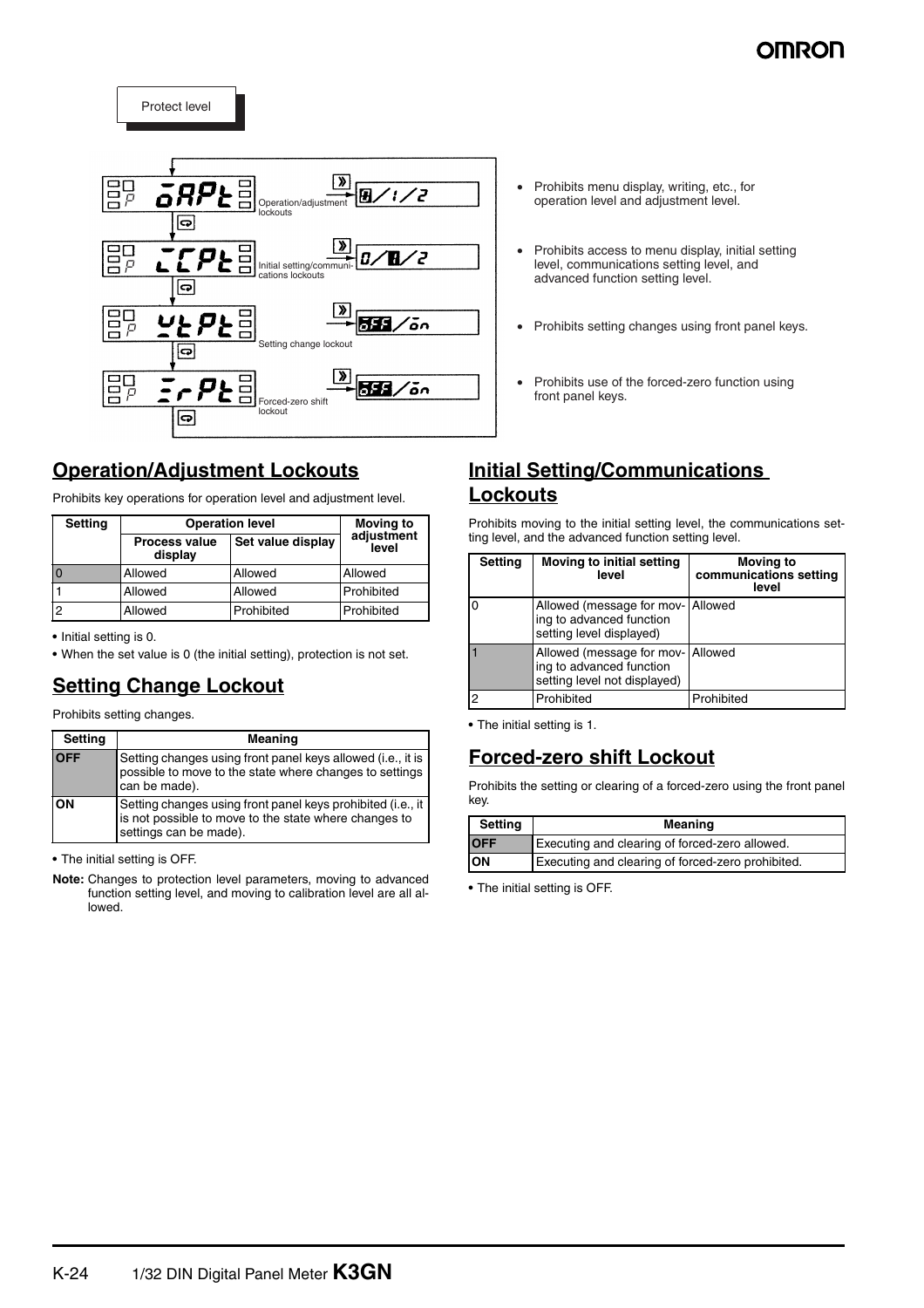# ■ **Troubleshooting**

When an error occurs, error details will be displayed on the main display. Confirm the error from the main display and take the appropriate countermeasures.

| Main display                                        | Level<br>display | <b>Error contents</b>                  | Countermeasure                                                                                                                                                                                                                                                                                                                                                             |
|-----------------------------------------------------|------------------|----------------------------------------|----------------------------------------------------------------------------------------------------------------------------------------------------------------------------------------------------------------------------------------------------------------------------------------------------------------------------------------------------------------------------|
| $E111$ (E111)                                       | Not lit          | RAM memory error                       | Turn the power supply OFF and ON again. If the same error is displayed<br>even after the power is turned OFF and ON, it is necessary to replace<br>the memory. If normal operation is restored by turning the power supply<br>OFF and ON, it is possible that there is noise interference. Check that<br>there is nothing in the vicinity that may be the source of noise. |
| EIII(E111)                                          |                  | <b>EEPROM</b> memory<br>error          |                                                                                                                                                                                                                                                                                                                                                                            |
| $5.5r \in (S. Err)$<br>(Flashes at 0.5-s intervals) | Not lit          | Input error or input<br>range exceeded | All outputs turn OFF.<br>Check for incorrect input wiring, for disconnected power lines, for short-<br>circuiting, and the input type.<br>Bring the input value within range.                                                                                                                                                                                              |
| 99999<br>(Flashes at 0.5-s intervals)               | Not lit          | Greater than<br>displayable range      | This is not an operational error. These messages are displayed when a<br>value to be displayed lies outside the displayable range, even if the input<br>value is within the input range and the range for which measurement is<br>possible.<br>Bring the input value and display value within range.                                                                       |
| - 19999<br>(Flashes at 0.5-s intervals)             | Not lit          | Less than displayable<br>range         |                                                                                                                                                                                                                                                                                                                                                                            |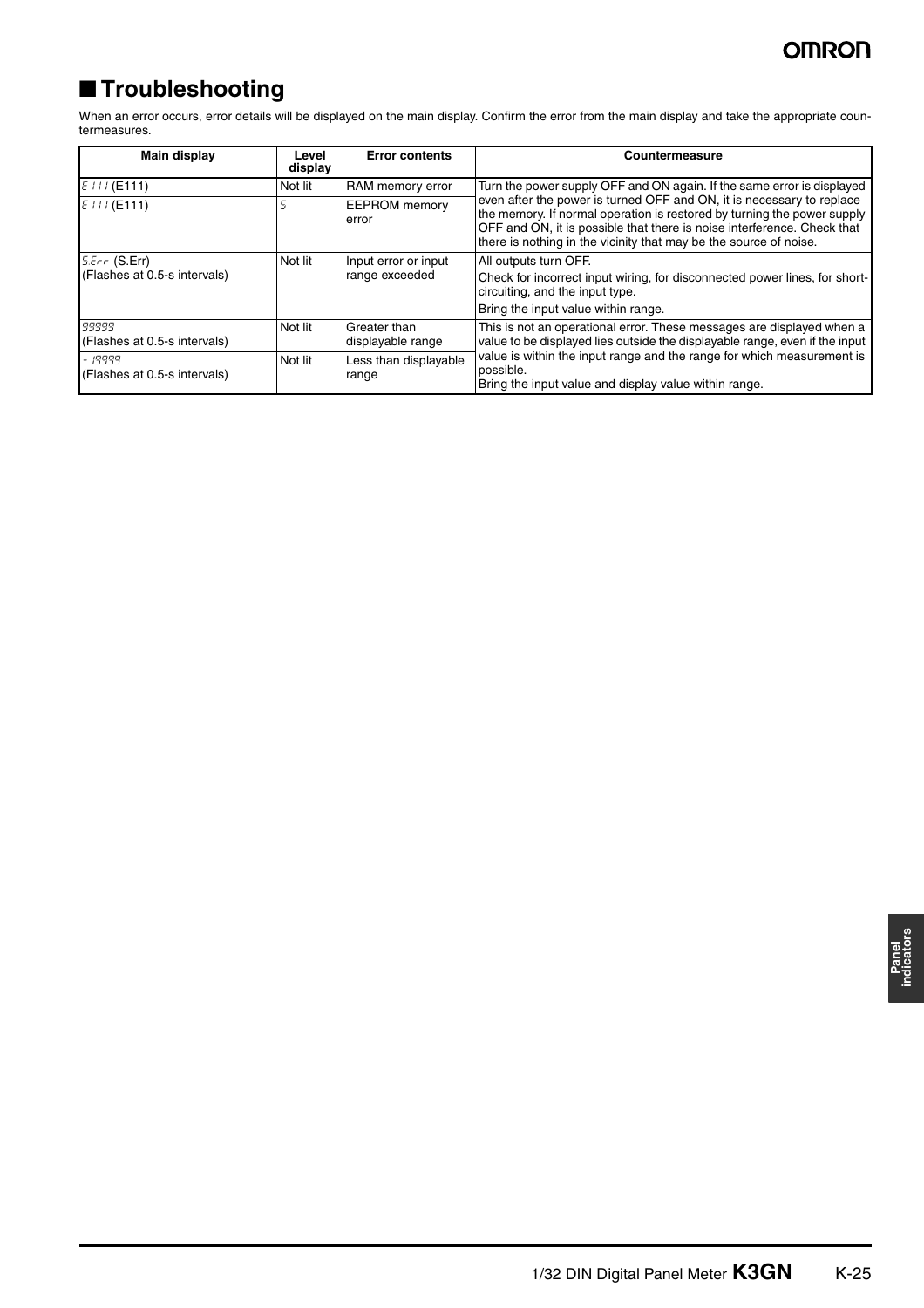# ■ **Application as a Process Meter**

The initial settings required when using the K3GN a process meter are explained below using the following example.

### **Setting Example**

Inputs in the range 1 to 5 V are scaled to the range 0 to 100.0 kg and displayed. If the measurement value goes over 70.0 kg, output 1 turns ON. If the measurement value goes below 50.0 kg, output 2 turns ON.



# ■ **Application as a Tachometer**

The initial settings required when using the K3GN as a tachometer are explained below using the following example.

### **Setting Example**

The speed of a conveyor belt is displayed in m/min units. For every revolution of the shaft, 4 pulses are output. The diameter of the axis of rotation is 12 cm. If the Rotational speed goes over 10.500 m/min, output 1 turns ON. If the speed goes below 9.500 m/min, output 2 turns ON.



## **Deciding the Scaling Value**

Rotational speed (m/min) =  $\pi \times$  Diameter (m)  $\times$  Revolutions per minute (rpm)

Revolutions per minute (rpm) = Input frequency (Hz)  $\div$  Number of pulses per revolution  $\times$  60

Applying the appropriate values to these 2 equations gives: Speed  $(m/min) = 5.654866... \times Input frequency (Hz)$ 

Multiply by 1,000 to display the first 3 digits to the right of the decimal point.

### **Initial Setting Procedure**

- **1. Check the wiring and turn ON the power.**
- **2. Set analog input as the input type.** If a measurement value is displayed (operation level), move to the initial setting level by holding down the Level Key for 3 s min. Set parameter  $\bar{L}_1 - \bar{L}$  to  $R_1 R_2 L_3$ .
- **3. Set the analog range to 1 to 5 V.** Set parameter  $r$ -RnLE to  $1-5$ .
- **4. Set the scaling values.** Set parameter  $\bar{L}nP$ . I to 1.000. Set parameter  $d5P$ . *I* to  $D$ . Set parameter  $L_{0}P_{0}P_{0}$  to 5.000. Set parameter d5P.2 to 1000.
- **5. Set the position of the decimal point.** Set parameter  $d^p$  to  $0$
- **6. Operating action for OUT1 and OUT2 set values.**  Set parameter  $\overline{\delta}Ut$  i.t to  $H_t$ . Set parameter  $\overline{\delta}$ UE 2.E to L $\overline{\delta}$ .
- **7. Set OUT1 set value to 70.0 and OUT2 set value to 50.0.** If an initial setting level parameter is displayed, press the Level Key for 1 s min. to return to the operation level. Set parameter  $\overline{\delta}L$  to 70.0. Set parameter  $\overline{\omega}$ ut 2 to 50.0.
- **8. Start actual operation.**

Speed (m/min) =  $5654.866... \times$  Input frequency (Hz)



To limit inaccuracies due to scaling, select a round number (e.g., 10) as the input value and select a display value of as many digits as possible. In this example, scaling is performed so that an input value of 10 gives a displayed value of 56549.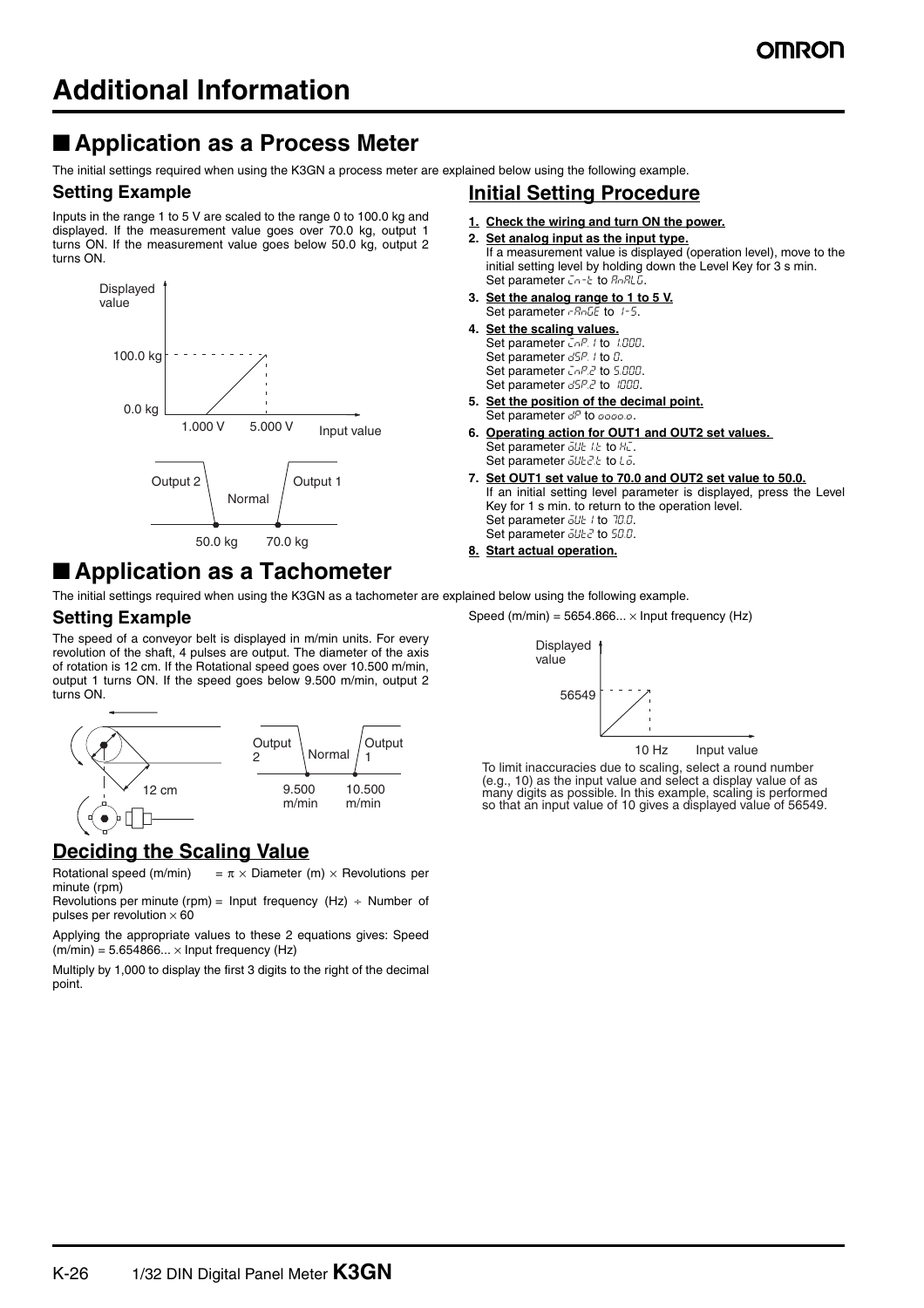## **Initial Setting Procedure**

**1. Check the wiring and turn ON the power.**

#### **2. Set pulse input as the input type.**

If a measurement value is displayed (operation level), move to the initial setting level by holding down the Level Key for 3 s min. Set parameter  $\bar{L}_1 - \bar{L}$  to PULSE.

- **3. Set the pulse frequency to 30 Hz.** The input pulse frequency for the application is approximately 2 Hz and so can be assumed not to exceed 30 Hz. Set parameter  $P-FrE$  to  $30$ .
- **4. Set the scaling values.** Set parameter  $\overline{L}nP$  to  $1D$ . Set parameter d5P to 56549.
- **5. Set the decimal point.** Set parameter  $d^p$  to  $\overline{\omega}$ .
- **6. Operating action for OUT1 and OUT2 set values.** Set parameter out it to HC. Set parameter  $\bar{o}$ UŁ2.t to Lo.
- **7. Set OUT1 set value to 10.500 and OUT2 set value to 9.500.** If an initial setting level parameter is displayed, press the Level Key for 1 s min. to return to the operation level. Set parameter  $\overline{\delta}Ut$  to 10.500. Set parameter all L2 to 9.500.
- **8. Start actual operation.**